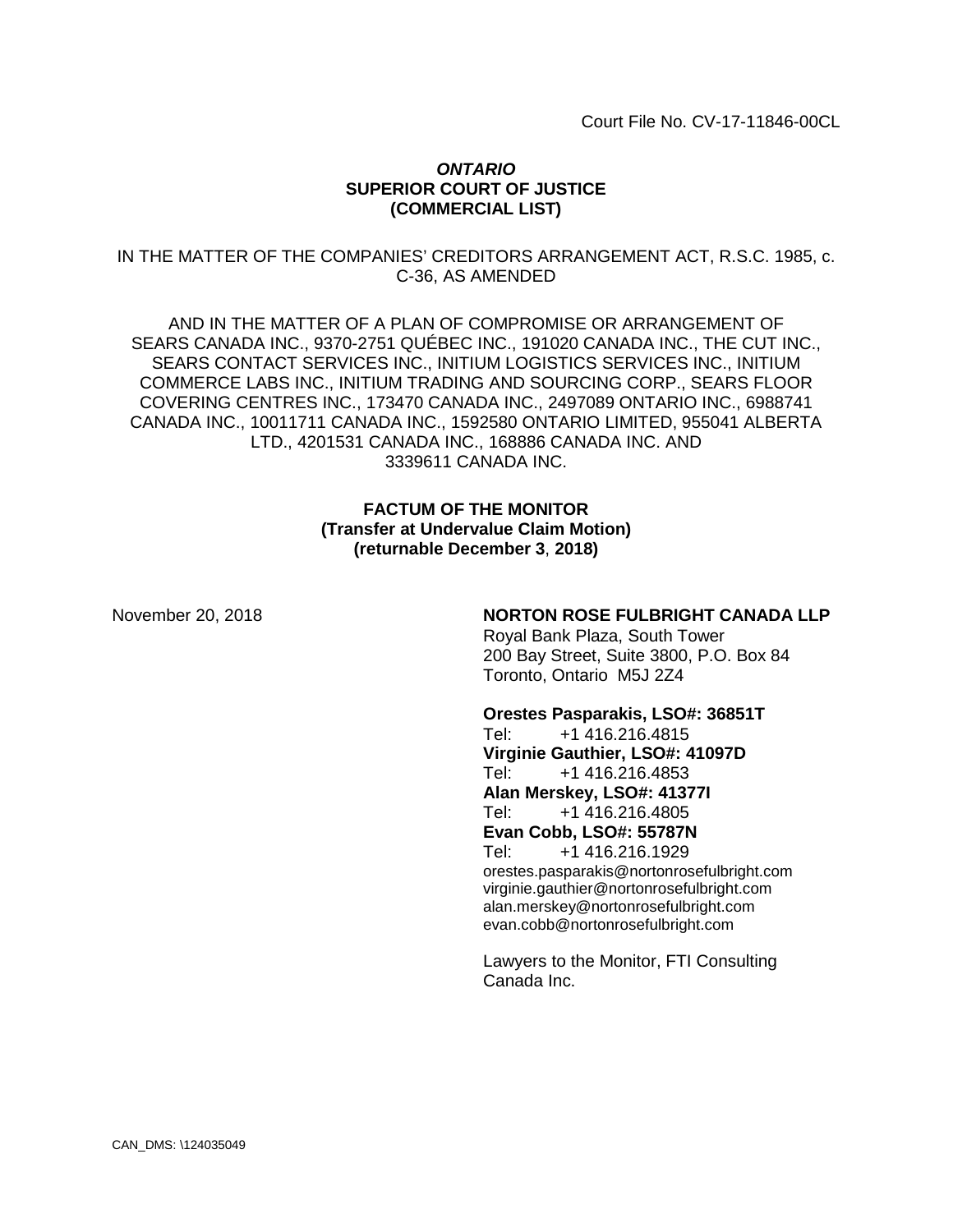# **TO: THE SERVICE LIST**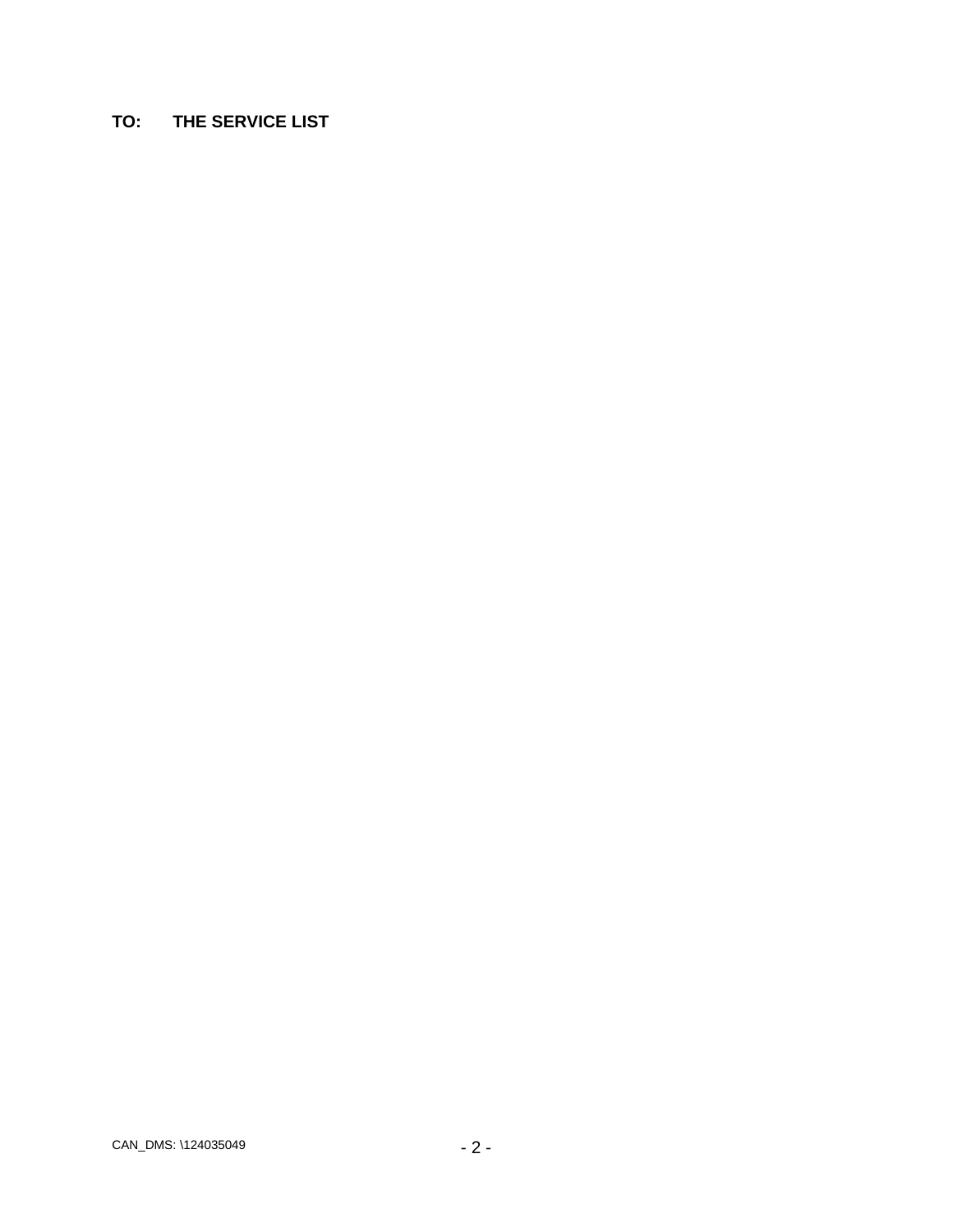# **TABLE OF CONTENTS**

| А.                  |                                                                                        |  |  |  |
|---------------------|----------------------------------------------------------------------------------------|--|--|--|
| <b>B.</b>           |                                                                                        |  |  |  |
| $C_{\cdot}$         | The Court Should Utilize Its Jurisdiction To Authorize The Monitor's Claim To Proceed9 |  |  |  |
| D.                  | The Stay Of Proceedings Should Be Lifted To Permit The Monitor's Claim To Proceed 18   |  |  |  |
|                     |                                                                                        |  |  |  |
| <b>SCHEDULE "A"</b> |                                                                                        |  |  |  |
| <b>SCHEDULE "B"</b> |                                                                                        |  |  |  |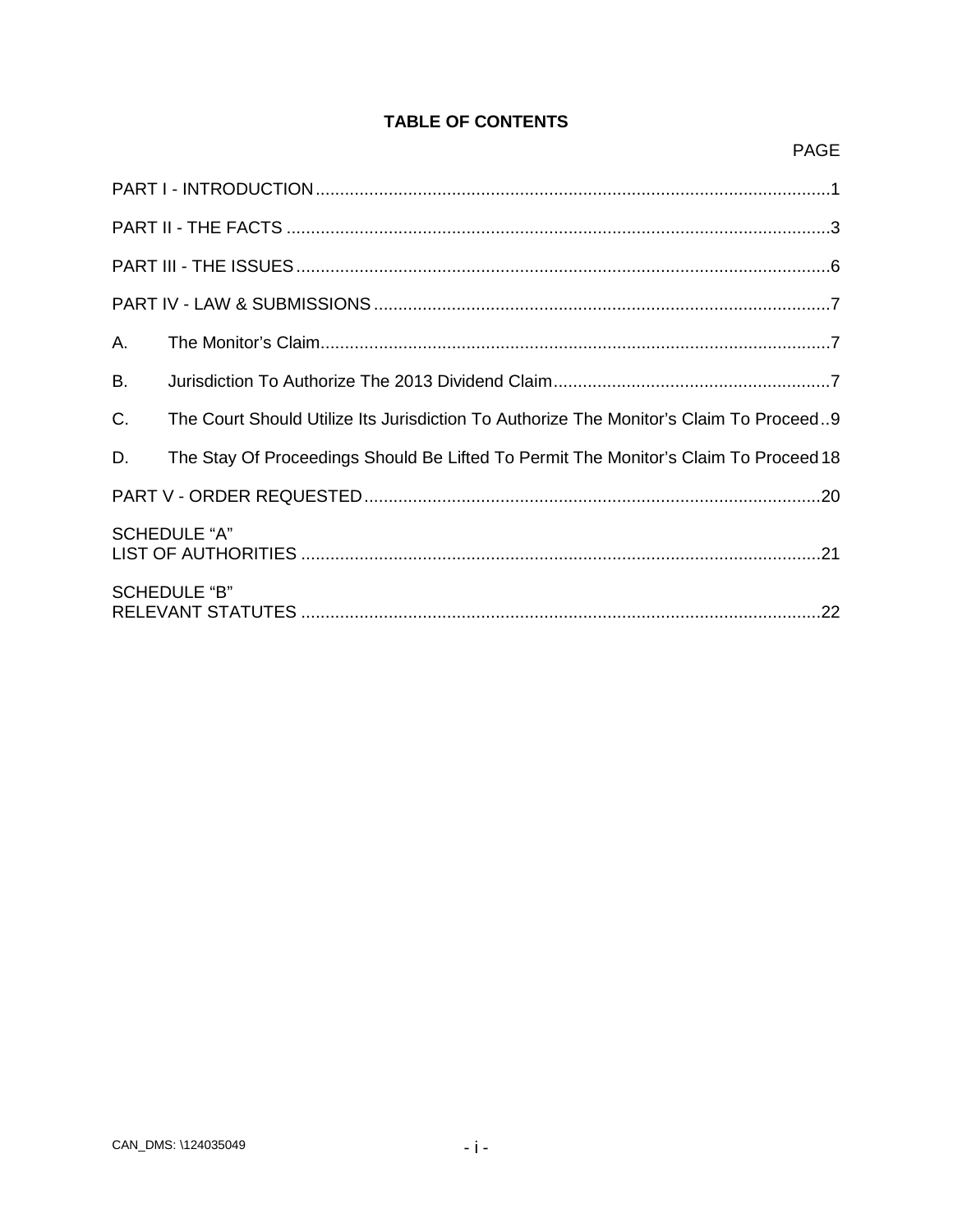#### <span id="page-3-0"></span>**PART I - INTRODUCTION**

1 The insolvency proceedings of Sears Canada Inc. ("**Sears Canada**") and certain of its affiliates began in June 2017. Substantially all tangible assets of these entities have been monetized and a claims process is ongoing.

2 The Monitor has undertaken a detailed review of material transactions of interest occurring in the period leading up to these insolvency proceedings to determine if any such transactions were preferences, transfers at undervalue or other reviewable transactions that should be remedied.

3 Through its review, the Monitor has identified sufficient evidence to conclude that additional estate resources should be invested to commence a formal claim under Section 36.1 of the *Companies' Creditors Arrangement Act*, RSC 1985, c C-36 (the "*CCAA*") seeking a determination that a 2013 dividend in the aggregate amount of over \$500 million was:

- (a) a transfer at undervalue, as defined in Section 96 of the *Bankruptcy and Insolvency Act*, R.S.C 1985, c B-3 (the "*BIA*");
- (b) a non-arm's length transaction; and
- (c) undertaken with the intention of delaying, defeating or defrauding creditors of Sears Canada,

and should be remedied as a result.

4 The Monitor now seeks authorization to pursue this claim (the "**2013 Dividend Claim**").

5 If the 2013 Dividend Claim is successful, the value removed from the estate of Sears Canada through the 2013 dividend should be returned by any non-arm's length parties who either, directly or indirectly, benefited from that dividend or caused that dividend to be paid.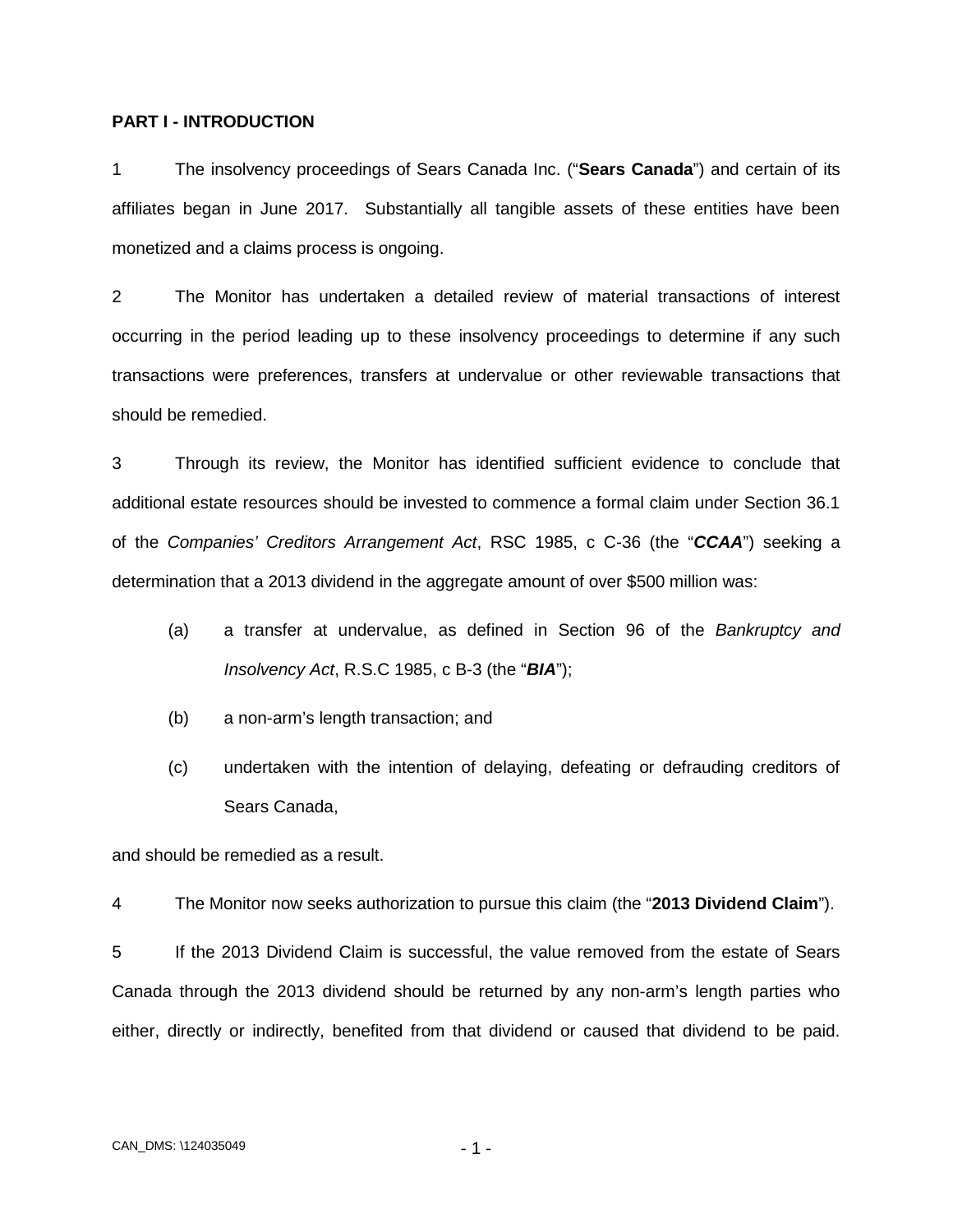These parties are: Edward S. Lampert, ESL Investments Inc. and certain of its affiliates, William Harker and William Crowley.<sup>[1](#page-4-0)</sup>

6 The potential award from this claim represents the largest source of recovery in an estate that otherwise is projected to return not more than \$160 million to its creditors, whose claims may exceed \$2 billion.

7 The Court is not being asked at this time to rule on the validity of the claim. In the Monitor's view, the Court needs only to be satisfied at this time that: (i) it has jurisdiction to authorize the Monitor to proceed with the claim; and (ii) the Monitor has shown that, in the circumstances of this case, there is a reasonable basis to conclude that further estate resources should be invested in pursuing the claim.

8 The Monitor submits that the Court clearly has jurisdiction to grant the authorization sought by the Monitor, which is expressly contemplated by the *CCAA.*

9 Further, the Monitor submits that the claim should be pursued. The evidence at this time shows that the 2013 dividend was approved through a materially deficient process that led to the diversion of significant liquidity to shareholders, largely benefitting insiders at the expense of creditors, while the corporation proceeded inevitably to an insolvent liquidation in which the substantial shortfalls to creditors are and should have been clear.

10 The cost of pursuing the Monitor's claim relative to the benefit of a successful outcome also favours allowing the claim to proceed.

11 The Monitor believes there is substantial creditor support for this claim based upon numerous discussions with stakeholders. However, if any creditors do not support the pursuit of

<span id="page-4-0"></span> $<sup>1</sup>$  For reasons set out below, the Monitor is not at this time seeking approval to pursue a claim against</sup> Sears Holdings Corporation, though this party did receive a substantial portion of the dividend.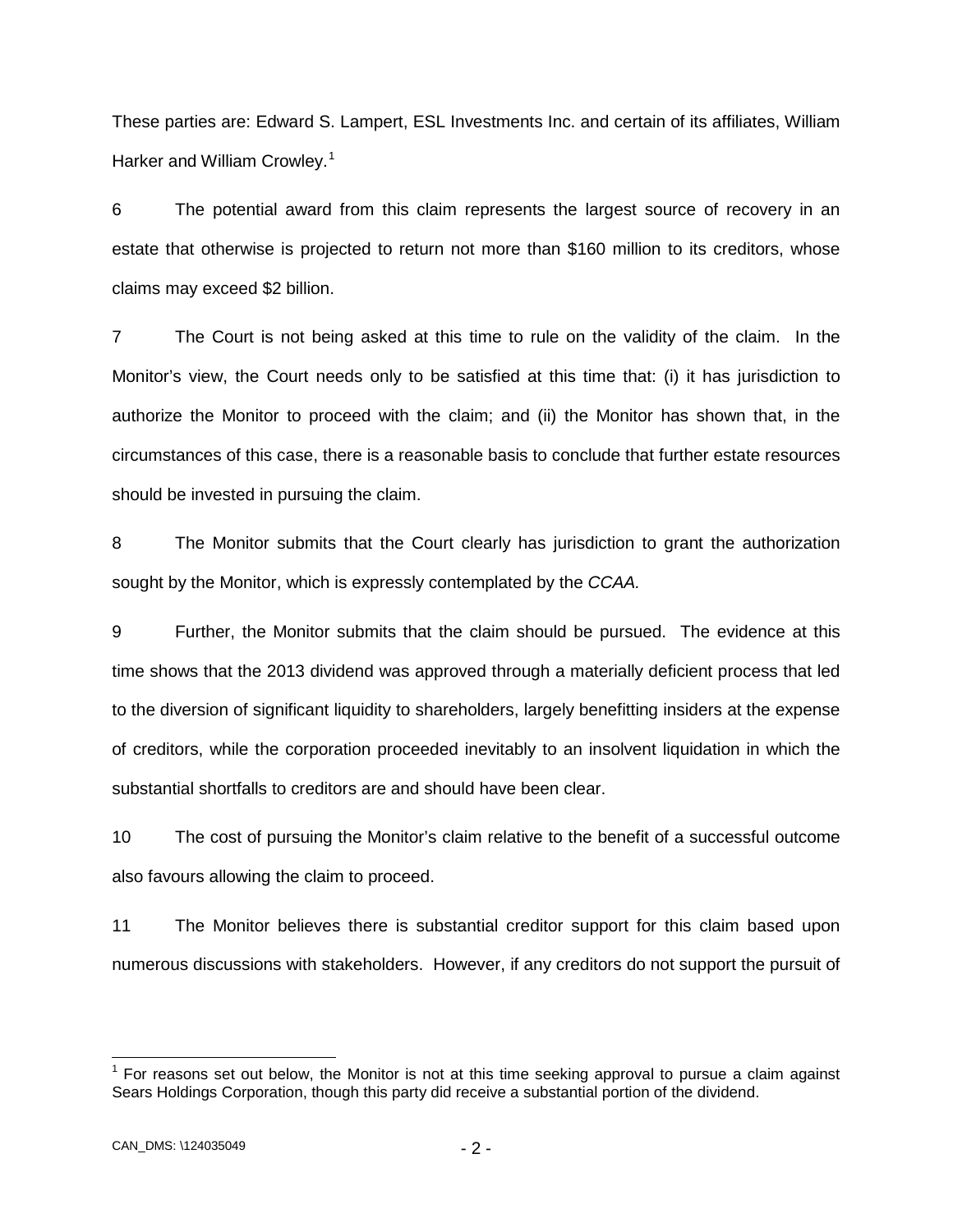the Monitor's claim, the Monitor proposes to establish an opt-out mechanism that ensures those creditors are not impacted positively or negatively by the decision to proceed with this litigation.

12 As identified in the Litigation Investigator's parallel motion, a number of other parties have claims that overlap with the Monitor's claim and seek recovery of the same amounts, in many cases for the benefit of substantially the same parties. The Monitor supports the pursuit of these claims and agrees with the Litigation Investigator that all efforts should be made to streamline the litigation process through a common issues protocol.

#### <span id="page-5-0"></span>**PART II - THE FACTS**

13 Sears Canada filed for protection under the *CCAA* on June 22, 2017. FTI Consulting Canada Inc. was appointed as Monitor (the "**Monitor**") in these proceedings.

14 Following its appointment, the Monitor commenced a review of certain material transactions by Sears Canada in the period prior to its filing for protection under the *CCAA.*

15 Three potentially reviewable transactions were identified: (i) a dividend totalling over \$100 million paid by Sears Canada in 2012; (ii) a surrender by Sears Canada of its exclusive right to use the Craftsman trademark in Canada for the benefit of Sears Holdings Corporation in 2017; and (iii) the 2013 dividend totalling over \$500 million.

> Twenty-Seventh Report of FTI Consulting Canada Inc., as Monitor dated November 5, 2018 (**27th Report**) at para 21, Motion Record of the Monitor (Transfer at Undervalue Proceeding Approval) (**Monitor's Motion Record**), p 17.

16 The Monitor concluded that neither the 2012 dividend nor the surrender of the right to the Craftsman trademark should be pursued further following a detailed review of the circumstances of these transactions.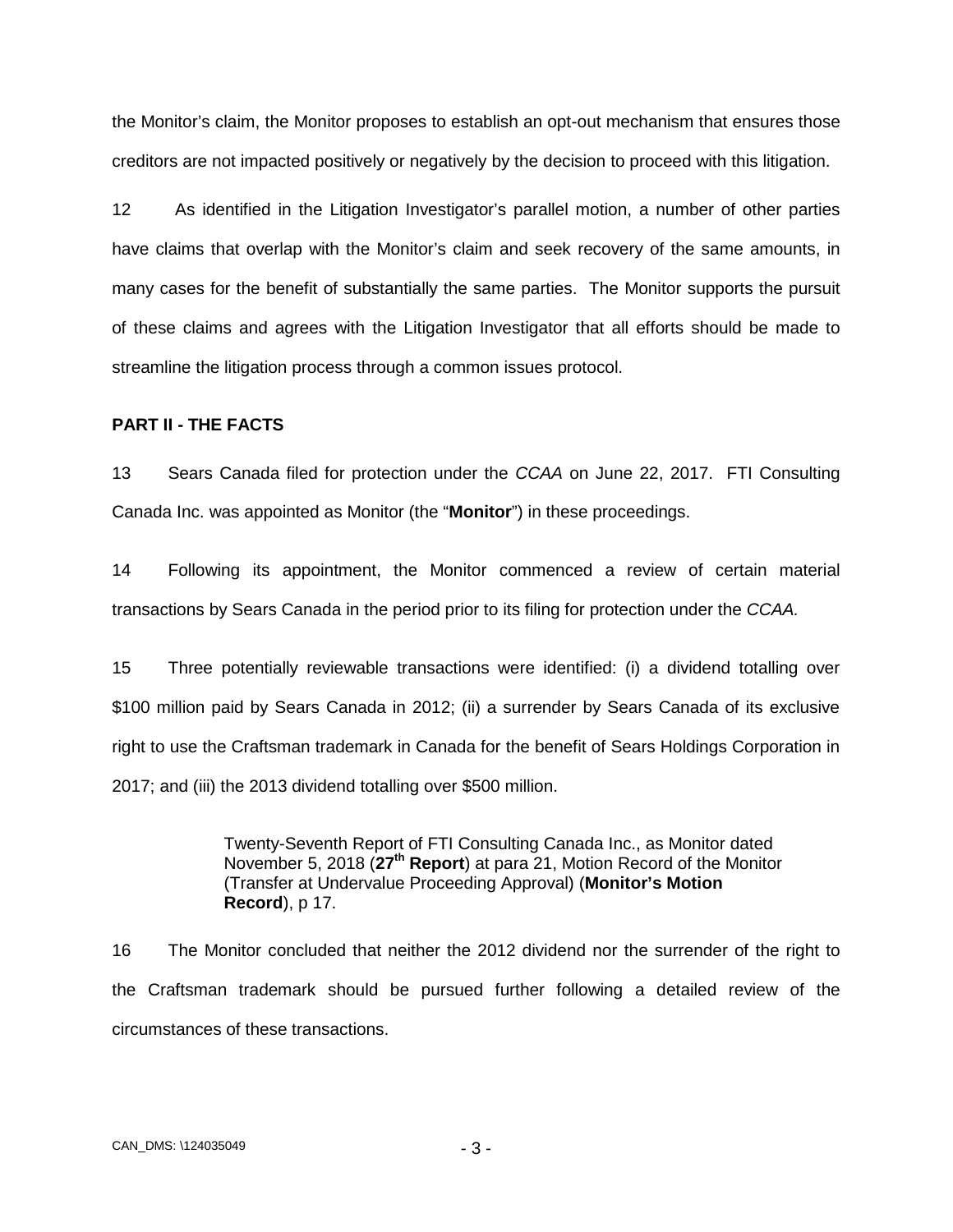27<sup>th</sup> Report at paras 26 and 28, Motion Record of the Monitor (Transfer at Undervalue Proceeding Approval) (**Monitor's Motion Record**), Tab 2, pp 18-19.

17 The circumstances of the 2013 dividend were materially different, leading the Monitor to conclude that it should seek to remedy this transaction. These circumstances are described below.

18 From 2010 onward, Sears Canada's operations were in a declining state.

19 The chart below illustrates the rapid deterioration of Sears Canada's financial condition:

| Year | <b>Total Revenues</b><br>(\$ million) | <b>Operating</b><br><b>Profit (Loss)</b><br>(\$ millions) | Gross<br><b>Margin Rate</b> |
|------|---------------------------------------|-----------------------------------------------------------|-----------------------------|
| 2010 | 4,938.5                               | 196.3                                                     | 39.3%                       |
| 2011 | 4,619.3                               | (50.9)                                                    | 36.5%                       |
| 2012 | 4,300.7                               | (82.9)                                                    | 36.7%                       |
| 2013 | 3,991.8                               | (187.8)                                                   | 36.2%                       |
| 2014 | 3,424.5                               | (407.3)                                                   | 32.6%                       |
| 2015 | 3,145.5                               | (298.3)                                                   | 31.8%                       |
| 2016 | 2,613.6                               | (422.4)                                                   | 27.3%                       |

27th Report at para 68, Monitor's Motion Record, Tab 2, pp 28-29.

20 Analyst reports suggest that the market did not attach any material value to Sears Canada's ongoing operations in 2012 and 2013.

27th Report at para 69, Monitor's Motion Record, Tab 2, p 29.

21 Over 2012 and 2013, Sears Canada engaged in several high-profile monetization transactions for key retail assets and the cessation of operations at key retail locations, namely: Yorkdale Shopping Centre; Square One Mississauga; Toronto Eaton Centre, Sherway Gardens,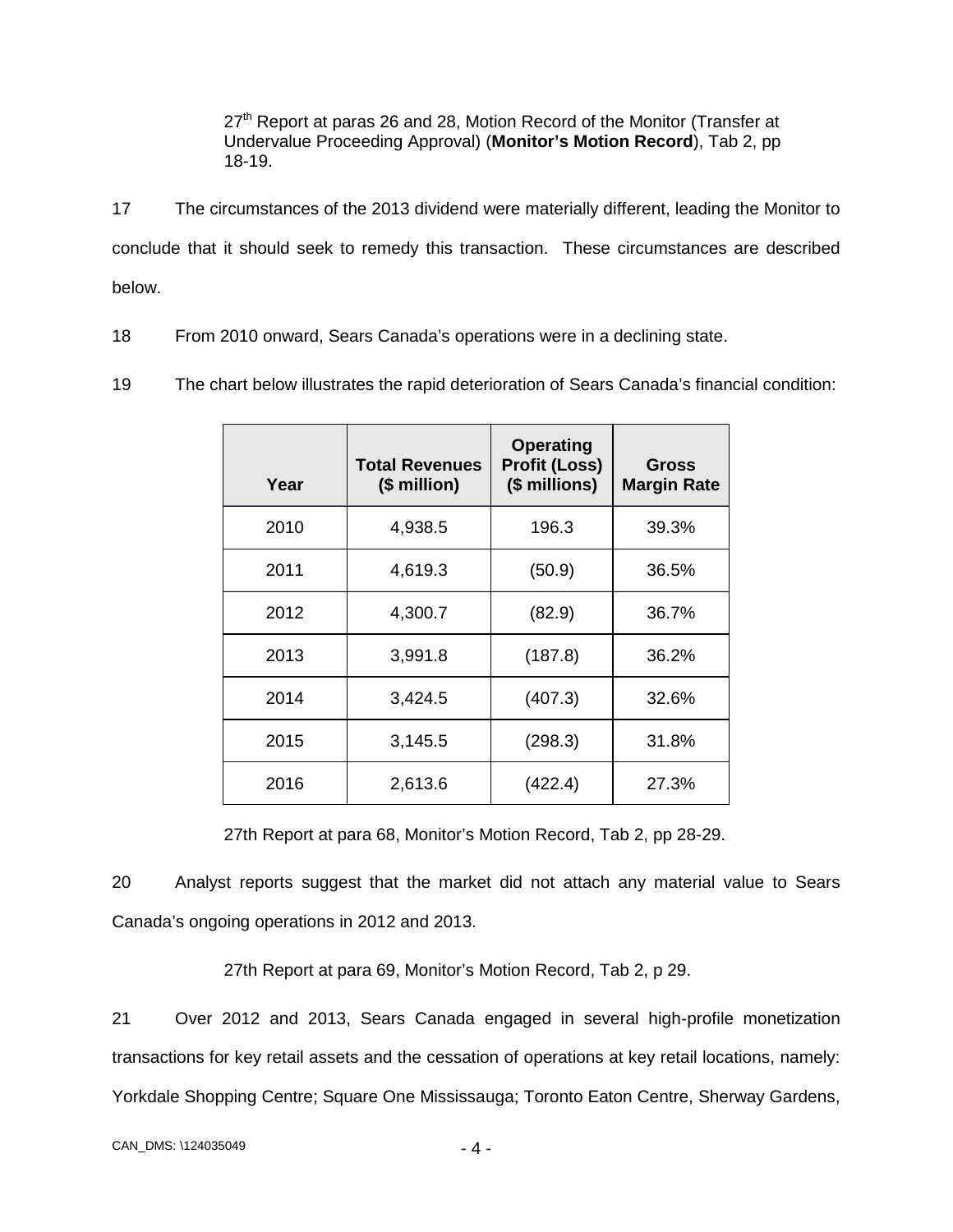Markville Shopping Centre, Masonville Place and Richmond Centre. Certain parties knowledgeable about the 2013 real estate monetizations advised the Monitor that the 2013 real estate transactions appear to have been undertaken on an expedited basis, which may have materially depressed the sale values received. It should have been clear that Sears Canada would continue to experience increasing operational losses as it sold off valuable key assets.

27th Report at para 65, Monitor's Motion Record, Tab 2, p 28.

22 If then existing trends continued during and after 2014, Sears Canada would have reasonably projected exhausting its cash reserves by 2016 (absent additional inflows from asset sales or debt financing). Even after accounting for asset realizations, normalized projections indicate that based upon then existing trends, Sears Canada would have forecasted to have negative cash of \$430 million by 2019.

27th Report at para 70, Monitor's Motion Record, Tab 2, pp 29-30.

23 By the end of 2013, Sears Canada was proceeding along a path to inevitable insolvency but appears to have sought to deliver as much value as possible to shareholders through a process of liquidating key assets and delivering the proceeds to shareholders. The 2013 dividend is the clearest example of this.

24 Despite the bleak outlook for Sears Canada's future, it proceeded in 2013 with a \$500 million gratuitous dividend payment to shareholders. There is no evidence available to the Monitor at this time to show that Sears Canada considered in detail whether, after paying the dividend to shareholders in 2013, sufficient funds would remain to satisfy all liabilities. In fact, there is no evidence of advance notice, analysis or consideration of the 2013 dividend at all before the board meeting at which the dividend was approved. It is now clear that there would have been no reasonable basis to conclude that sufficient value would be available to pay creditors after paying this dividend and after the process of liquidating all assets was complete.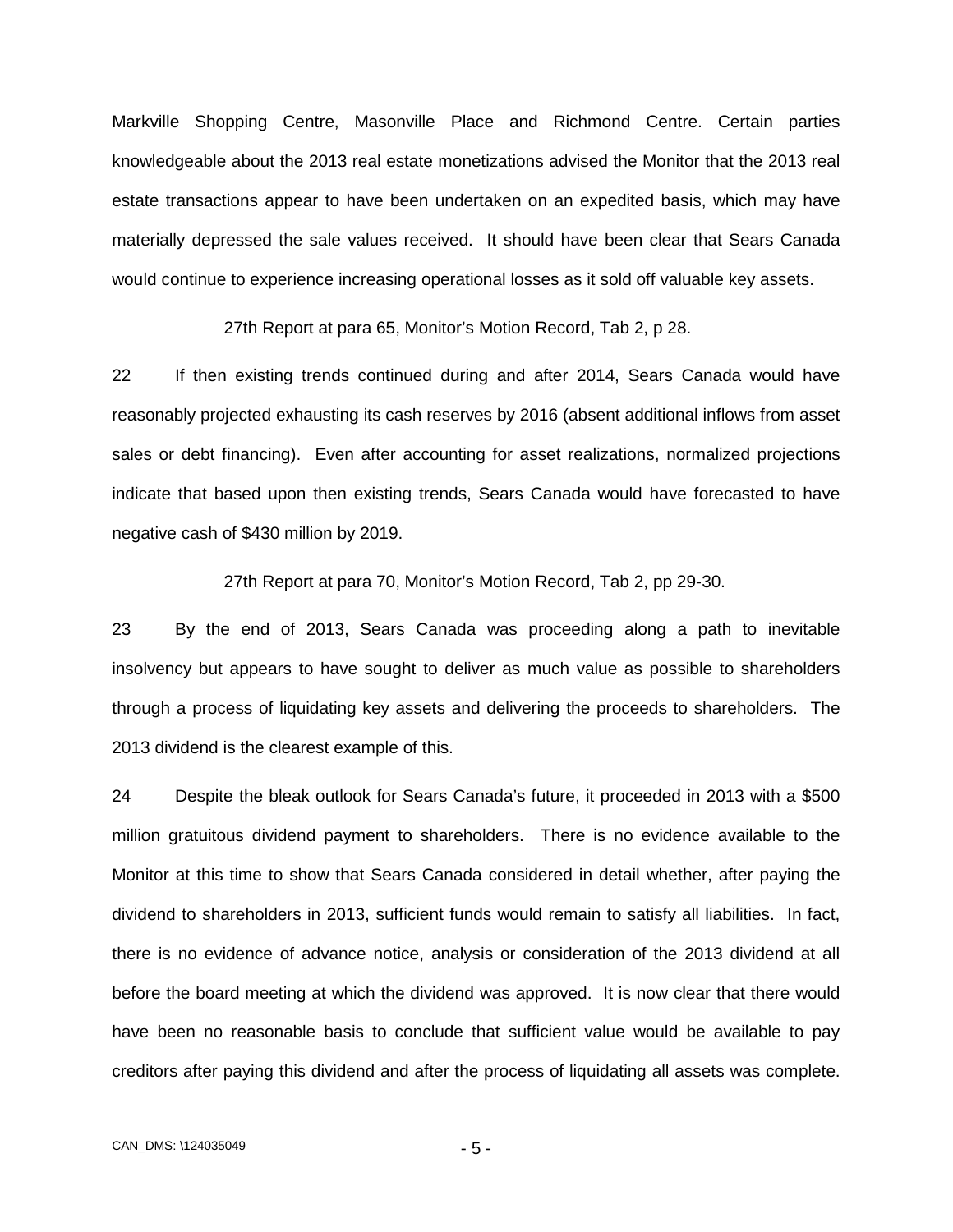Monetizing assets and distributing proceeds to shareholders shifted risk to creditors and away from shareholders.

27th Report at para 73, Monitor's Motion Record, Tab 2, p 30.

25 The decision to pay the 2013 dividend appears to have been influenced by key shareholders: Edward S. Lampert ("**Lampert**"), ESL Investments Inc. and certain of its affiliates (collectively, "**ESL**") and Sears Holdings Corporation; and by two directors of Sears Canada having links to those shareholders: William Harker and William Crowley. These non-arm's length parties appear to have been motivated by liquidity pressures in the form of redemption requests from ESL's investors, which may have created an urgent need for the cash provided by the 2013 dividend.

> 27th Report at paras 39-40, Monitor's Motion Record, Tab 2, pp 21-22.

## <span id="page-8-0"></span>**PART III - THE ISSUES**

26 The issues on this motion and the position of the Monitor are as follows:

- (a) whether the Court has jurisdiction to authorize the Monitor to proceed with the 2013 Dividend Claim at this time. The Monitor takes the position that the Court has this jurisdiction;
- (b) whether the Court should authorize the Monitor to proceed with the 2013 Dividend Claim at this time. The Monitor takes the position that it should be authorized to proceed with the 2013 Dividend Claim and that the Monitor's proposed opt-out mechanism should be approved.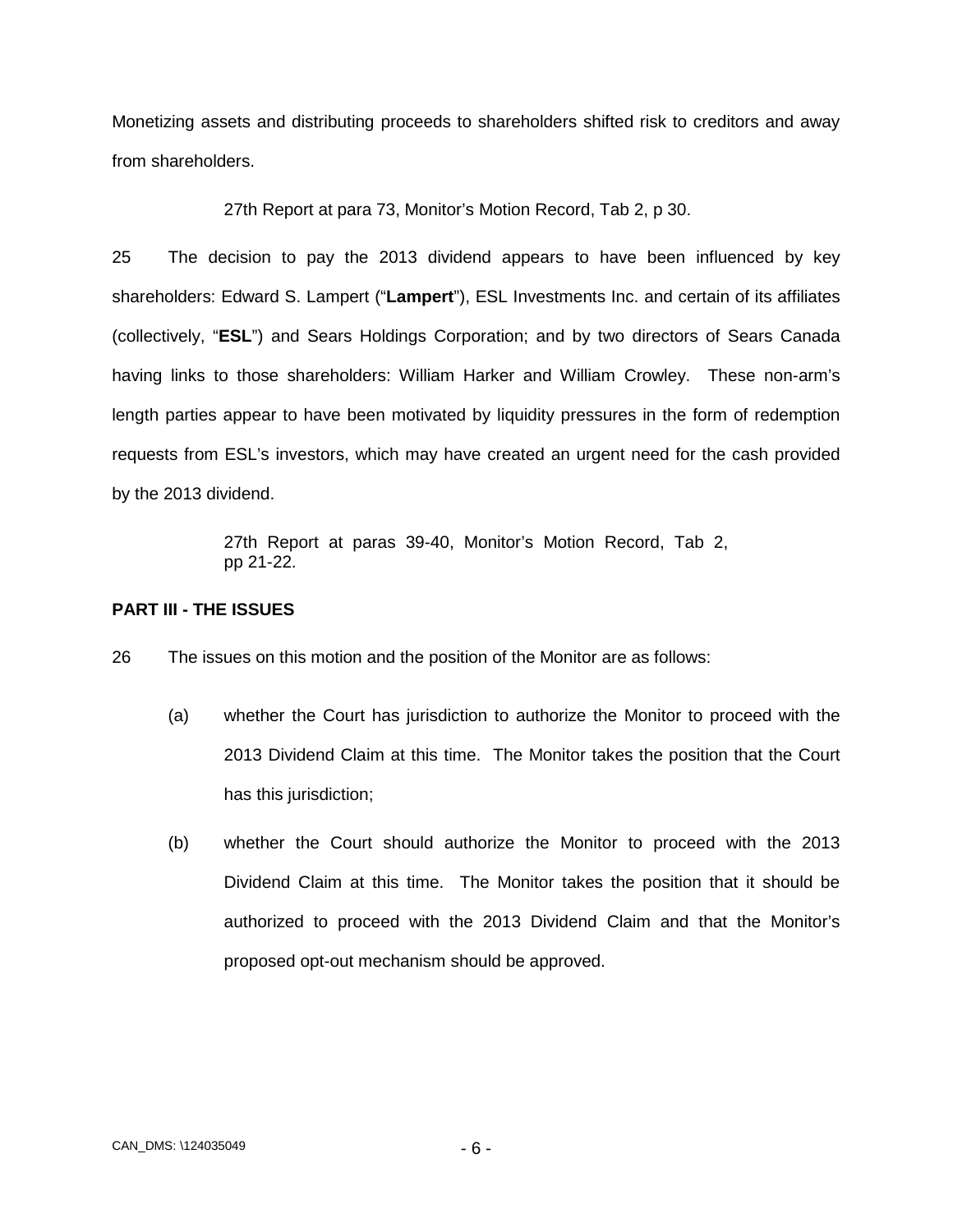### <span id="page-9-0"></span>**PART IV - LAW & SUBMISSIONS**

#### <span id="page-9-1"></span>**A. The Monitor's Claim**

27 The Monitor's claim, in summary, is that the 2013 dividend was a transfer to shareholders at undervalue that was undertaken, at least in part, with non-arm's length parties (Sears Holdings Corporation, ESL and Lampert) and with an intention to defeat, delay or defraud creditors. The transaction occurred within five years prior to the commencement of *CCAA* proceedings and is, as a result, subject to a possible remedy under Section 96 of the *BIA*, as incorporated into the *CCAA* pursuant to Section 36.1 thereof.

28 The Monitor's claim is advanced against ESL and Lampert, as recipients of the 2013 dividend. The Monitor's claim is also advanced against William Harker and William Crowley, two directors of Sears Canada at the relevant time who had significant ties to ESL and Lampert.

29 While the Monitor believes a claim could be advanced against Sears Holdings Corporation, as the largest direct individual recipient of 2013 dividend, the Monitor is not recommending or seeking authority to advance such claim at this time in view of the recent filing by Sears Holdings Corporation for protection under Chapter 11 of the United States Bankruptcy Code and the stay of proceedings triggered by that filing. The Monitor is currently considering next steps regarding this claim against Sears Holdings Corporation.

 $27<sup>th</sup>$  Report at para 47, Monitor's Motion Record, Tab 2, p 23.

#### <span id="page-9-2"></span>**B. Jurisdiction To Authorize The 2013 Dividend Claim**

30 In the Monitor's view, the *CCAA* expressly grants the Court jurisdiction to authorize the Monitor to proceed with the 2013 Dividend Claim.

31 Section 36.1 of the *CCAA* states: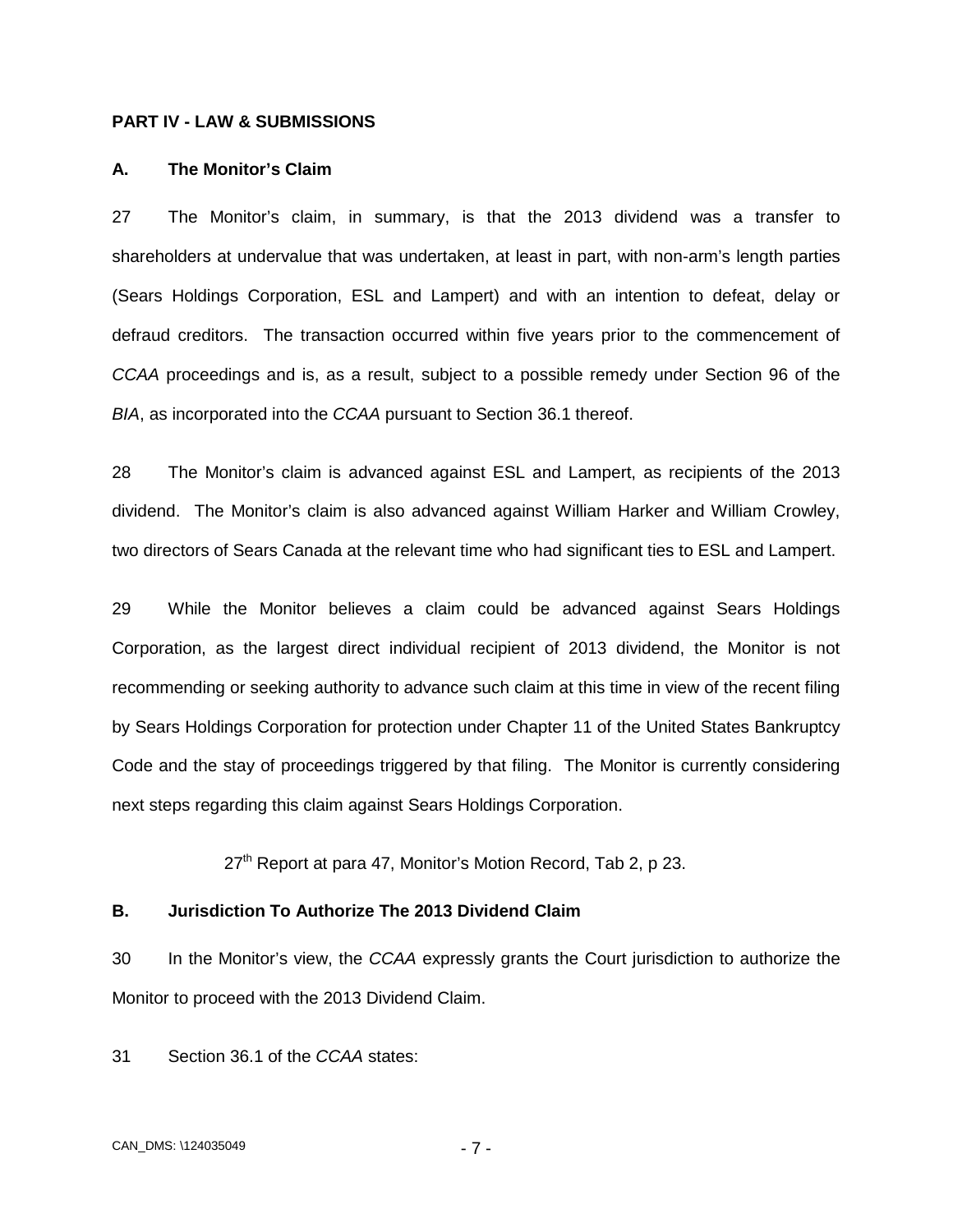**36.1**(1) Sections 38 and 95 to 101 of the *Bankruptcy and Insolvency Act* apply, with any modifications that the circumstances require, in respect of a compromise or arrangement unless the compromise or arrangement provides otherwise.

32 Decisions of this Court have recognized that the above provision of the *CCAA* provides the Monitor with the power to pursue a claim that would otherwise be available to a trustee in bankruptcy under Sections 95 through 101 of the *BIA*. This would include a transfer at undervalue claim pursuant to Section 96 of the *BIA*.

> *Verdellen v. Monaghan Mushrooms Ltd.*, [2011] ONSC 5820 (Ont. S.C.J.) at para 46, Book of Authorities of the Monitor (**Monitor's Authorities**), Tab 1.

> *Cash Store Financial Services (Re)*, [2014] ONSC 4326 (Ont. S.C.J.) at para 108, Monitor's Authorities, Tab 2.

33 The Monitor recognizes that Section 36.1 of the *CCAA* could be interpreted to require a plan of compromise or arrangement to be pursued concurrent with the 2013 Dividend Claim. However, the Monitor submits this would be an incorrect interpretation. The absence of a plan of compromise or arrangement at this time should not impede the Monitor's use of Section 36.1 of the *CCAA* to remedy the 2013 dividend. Delaying the Monitor's claim until any plan of compromise or arrangement is eventually presented could reduce the likelihood of recovery of the proceeds of a transaction that occurred almost five years ago. Further, converting the current proceeding to a bankruptcy at this time to pursue the 2013 Dividend Claim could materially affect the determination and priority of certain creditors' claims in the estate and derail the steps that are currently underway to consensually resolve claim and priority issues in the estate, particularly regarding the pension and landlord claims.

CAN\_DMS: - 8 - \124035049 34 The Monitor submits that Section 36.1 of the *CCAA* should be an available tool to the Monitor in any circumstance where a *CCAA* proceeding is continuing and a plan of compromise or arrangement remains a possibility. As noted in *Tucker v. Aero Inventory (UK) Limited*, the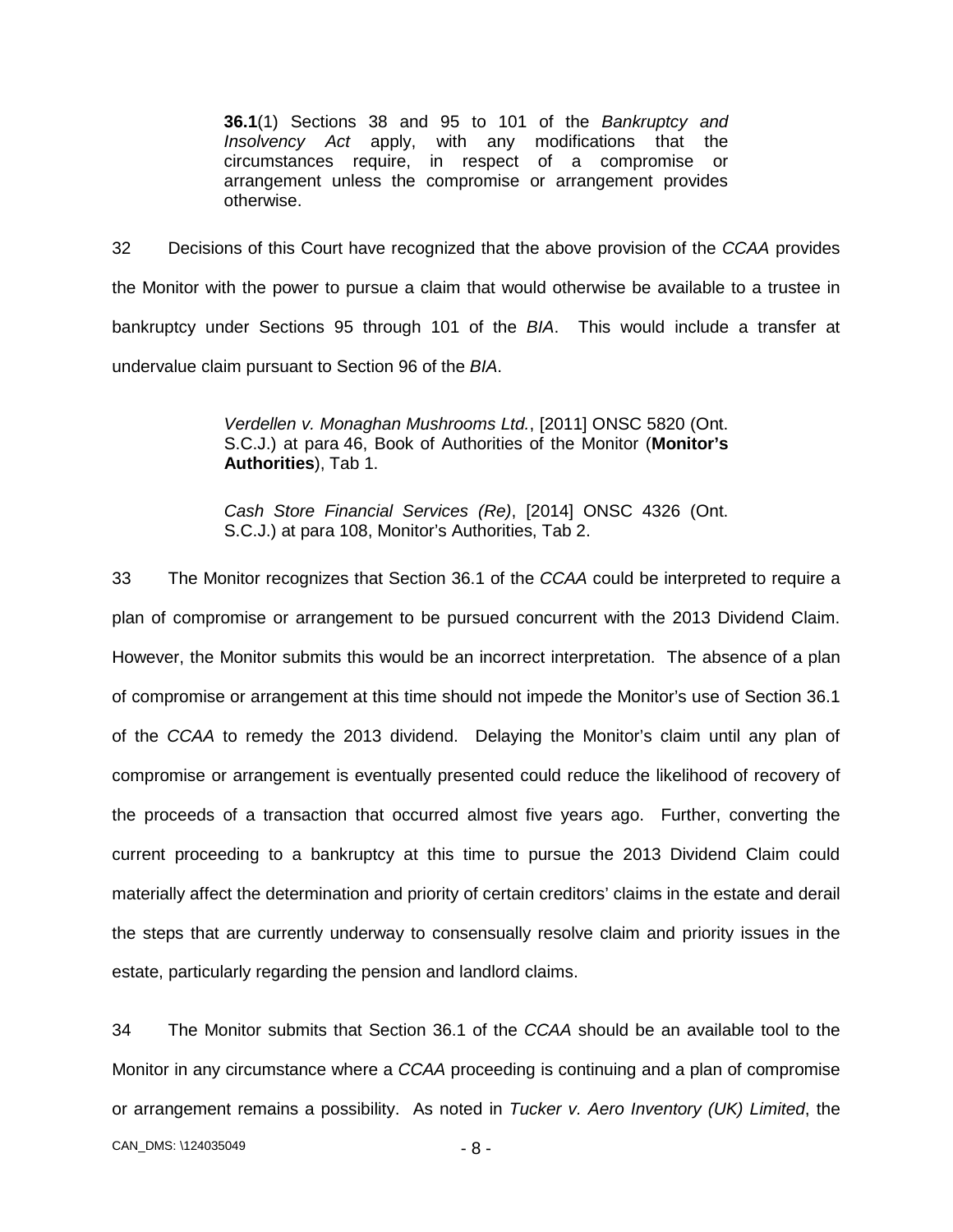Court's approach should be pragmatic when determining issues that arise in proceedings where the *CCAA* overlaps with the *BIA*. The policy objective should be to ensure that there is an appropriate review mechanism for pre-filing transaction in all circumstances. In the current case, practicality demands that the 2013 dividend be reviewed within the *CCAA* proceedings even if no plan of compromise or arrangement has been proposed at this time.

> *Tucker v. Aero Inventory (UK) Limited,* [2011] ONSC 4223 (Ont. S.C.J.) [*Aero Inventory*] at paras 156-157 and 163, Monitor's Authorities, Tab 3.

35 The Monitor's proposed use of Section 36.1 of the *CCAA* is consistent with the clauseby-clause analysis of the 2009 amendments to the *CCAA* published by Industry Canada, which explained the rationale for Section 36.1 of the *CCAA* as follows:

> Subsection (1) is added in order to ensure that the provisions of the BIA relating to preferences and transfer at undervalue would apply in CCAA matters. The purpose is to prevent forum shopping, where the debtor would choose the CCAA because preferences and transfer at undervalue transactions could not be attacked.

> > Office of the Superintendent of Bankruptcy. "Bill C-12: Clause by Clause Analysis - Clause No. 78, s. 36.1 of the CCAA", (24 March 2015), online: SME research and statistics <https://www.ic.gc.ca/eic/site/bsfosb.nsf/eng/br01986.html#a86>, Monitor's Authorities, Tab 12.

## <span id="page-11-0"></span>**C. The Court Should Utilize Its Jurisdiction To Authorize The Monitor's Claim To Proceed**

36 No specific test has developed in *CCAA* jurisprudence to determine when a Monitor should be authorized to pursue a claim under Section 36.1.

37 The order sought is a discretionary order and the Monitor submits the requested order requires the Court to assess whether the order sought advances the policy objectives underlying the *CCAA* and usefully furthers efforts to achieve the remedial purpose of the *CCAA*.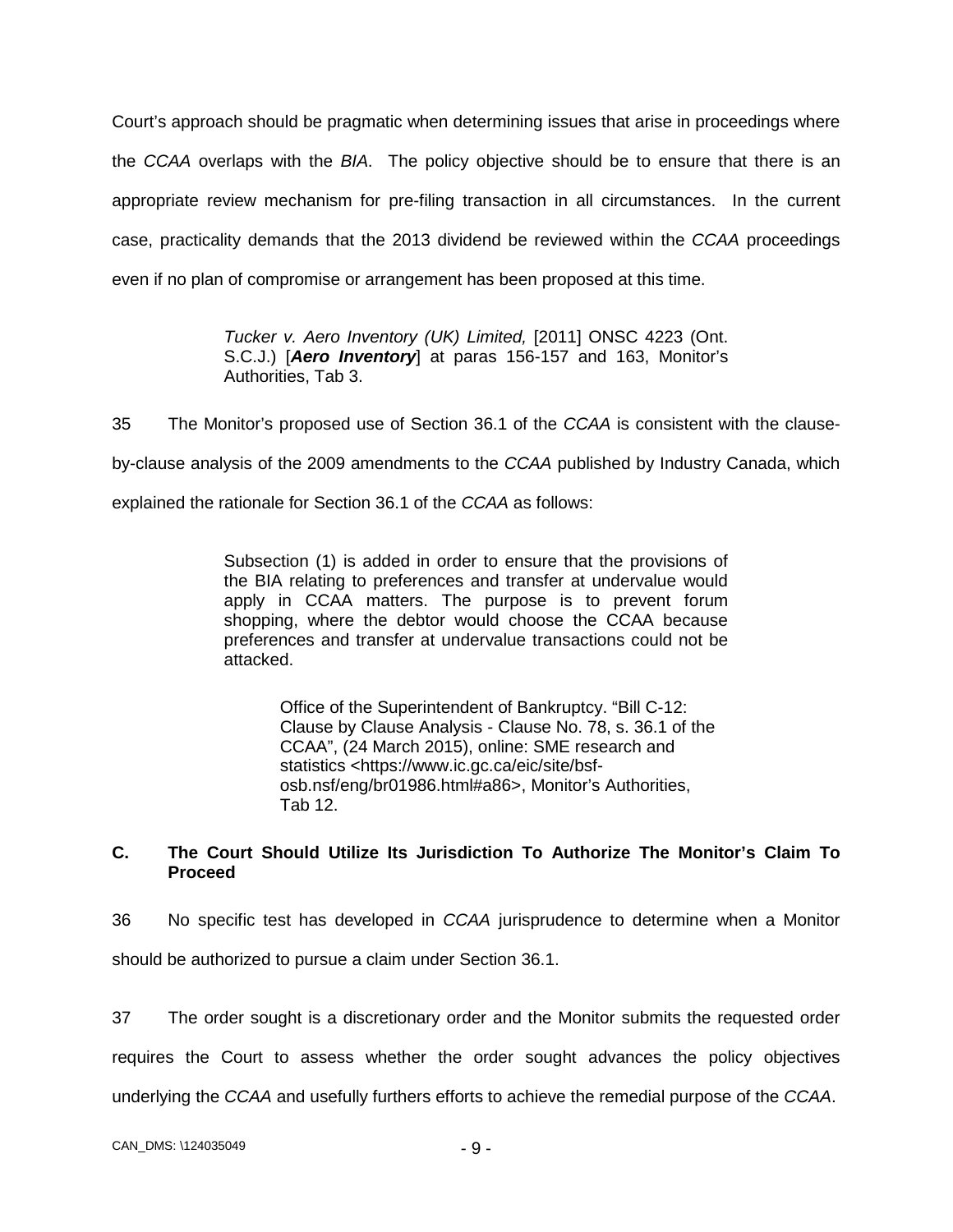*Century Services Inc. v. Canada (Attorney General)*, [2010] 3 SCR 379 [*Century Services*] at para 70, Monitor's Authorities, Tab 4.

38 In the current case, the Monitor seeks the return of very substantial assets that were removed from the debtor's estate so that those assets can be redistributed fairly among the creditors of the debtor in accordance with applicable priorities. This is a remedial purpose that is expressly contemplated by the legislation and is entirely consistent with the policy objectives of the legislation. This purpose is also consistent with the guidance of the Court in *Aero Inventory* that the policy should be to ensure an appropriate review mechanism is in place for such transactions.

39 The consideration of appropriateness also extends to the means that the proposed order seeks to employ. In the current context, it is submitted that this requires a preliminary consideration of the merits of the Monitor's claim and the costs associated with that claim to determine if there is a *prima facie* case that warrants further expenditure of estate resources.

> *Century Services* at para 70, Monitor's Authorities, Tab 4. *Ernst & Young Inc v Essar Global Fund Limited*, 2017 ONCA 1014 at para 124, Monitor's Authorities, Tab 5.

40 The maximum value of the Monitor's claim is over \$500 million. Assuming no creditors opt out of participation in the claim, the net impact on an individual creditor of unsuccessfully pursuing these claims is estimated to be a decrease of less than 10% of such creditor's overall recovery. By contrast, the net impact on an individual creditor of a fully successful claim is to increase such creditor's recovery by many multiples relative to the current estimated recoveries.

41 In order for the Monitor's claim under Section 36.1 of the *CCAA* to succeed, the Monitor will need to show, as required under Section 96 of the *BIA*: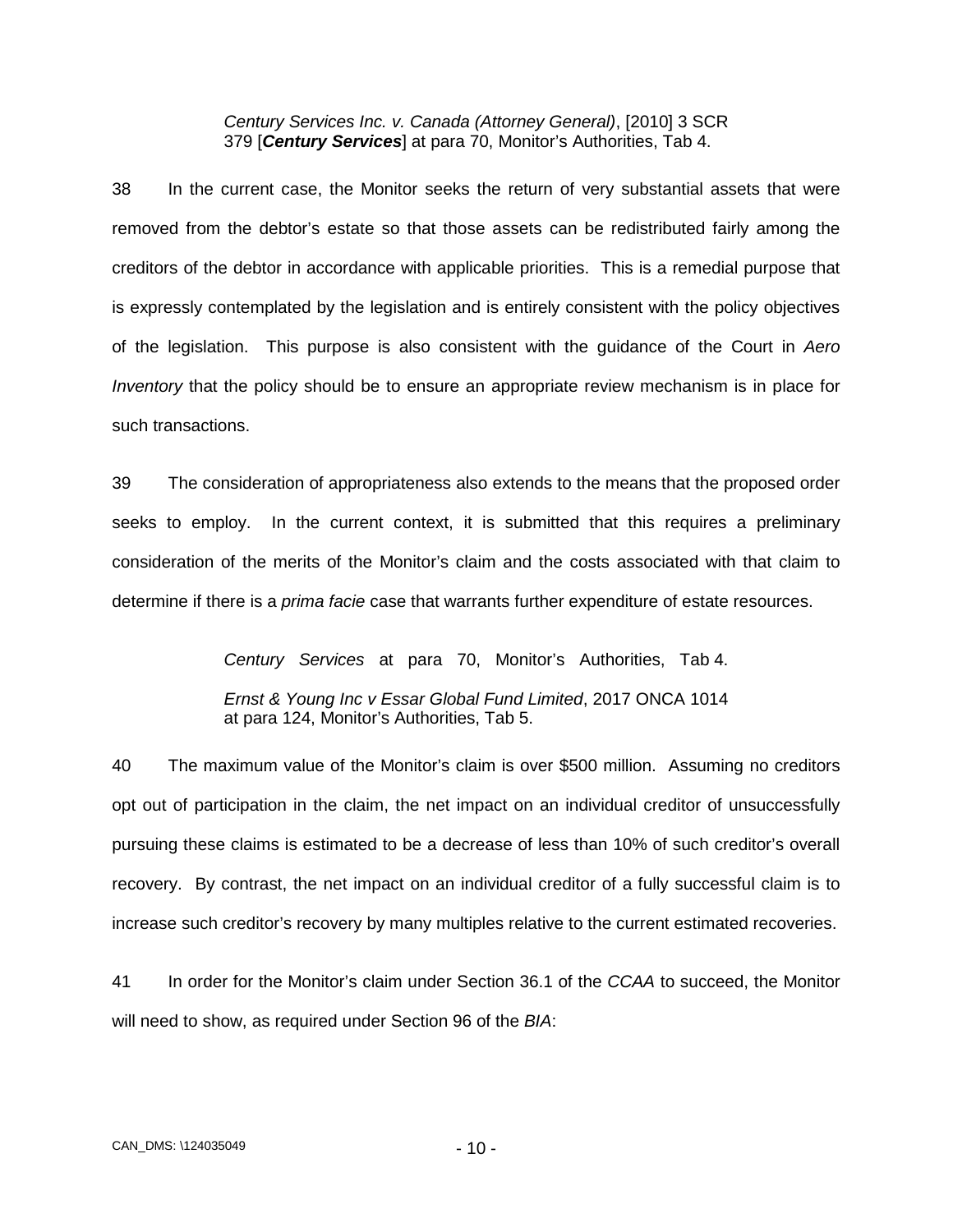- (a) the 2013 dividend was a transfer at undervalue as defined in the *BIA* to which Section 96 of the *BIA* applies;
- (b) the 2013 dividend was at least in part a transaction with non-arm's length parties;
- (c) the 2013 dividend was undertaken with an intention to defeat, defraud or delay creditors.

42 As set out below, the Monitor has a reasonable basis to conclude that the 2013 Dividend Claim can succeed.

## **i. Is The 2013 Dividend A Transfer At Undervalue To Which Section 96 Of The**  *BIA* **Applies?**

43 A transfer at undervalue is defined in Section 2 of the *BIA* as: "a disposition of property or provision of services for which no consideration is received by the debtor or for which the consideration received by the debtor is conspicuously less than the fair market value of the consideration given by the debtor."

44 A transfer at undervalue may be remedied under Section 96 of the *BIA*, which states, in part, with necessary modifications for a *CCAA* context:

> 96 (1) On application by the [Monitor], a court may declare that a transfer at undervalue is void as against … the [Monitor] … or order that a party to the transfer or any other person who is privy to the transfer, or all of those persons, pay to the estate the difference between the value of the consideration received by the debtor and the value of the consideration given by the debtor — if

…

(b) the party was not dealing at arm's length with the debtor and

(i) the transfer occurred during the period that begins on the day that is one year before the [day on which proceedings commence under the CCAA] and that ends on the [day on which proceedings commence under the CCAA], or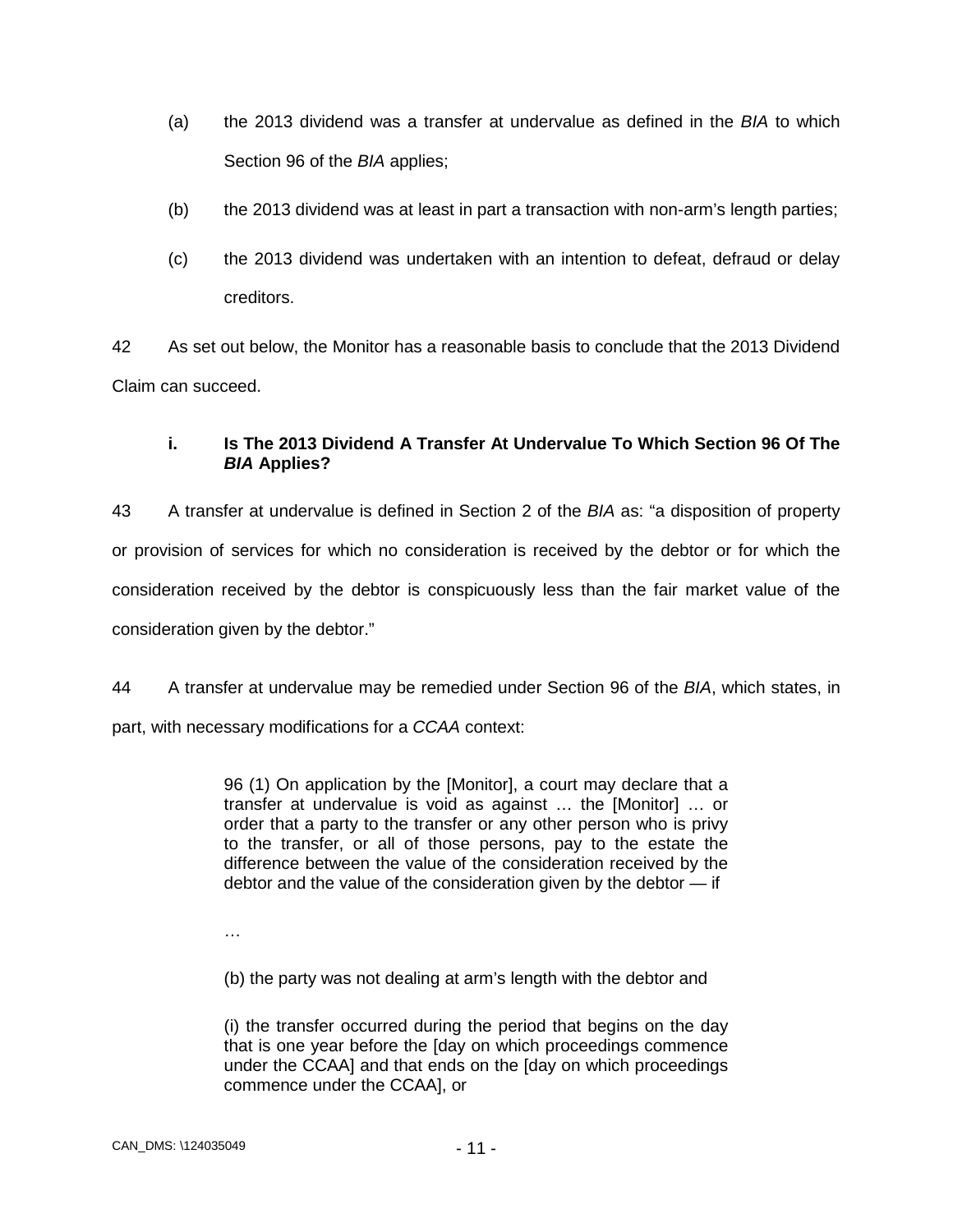(ii) the transfer occurred during the period that begins on the day that is five years before [day on which proceedings commence under the CCAA] and ends on the day before the day on which the period referred to in subparagraph (i) begins and

(A) the debtor was insolvent at the time of the transfer or was rendered insolvent by it, or

(B) the debtor intended to defraud, defeat or delay a creditor.

…

(3) In this section, a person who is privy means a person who is not dealing at arm's length with a party to a transfer and, by reason of the transfer, directly or indirectly, receives a benefit or causes a benefit to be received by another person.

45 While a dividend is received as a result of shareholdings in a corporation, there is no concurrent transfer of consideration by the recipient of a dividend in return for the receipt of that dividend. The payment of the dividend is dependent upon the legal status of a shareholder and is not dependent upon any shareholder's conduct in relation to the corporation. Stated differently, the shareholder does not give anything up in return for the dividend and has no independent enforceable right to a dividend until such dividend is declared. Arguably, a dividend is always received by the shareholder for no consideration.

46 Both Section 101 and Section 96 of the *BIA* could potentially apply to the payment of a dividend by a debtor company.

47 Section 101 states, in part:

(1) Where a corporation that is bankrupt has paid a dividend, other than a stock dividend, or redeemed or purchased for cancellation any of the shares of the capital stock of the corporation within the period beginning on the day that is one year before the date of the initial bankruptcy event and ending on the date of the bankruptcy, both dates included, the court may, on the application of the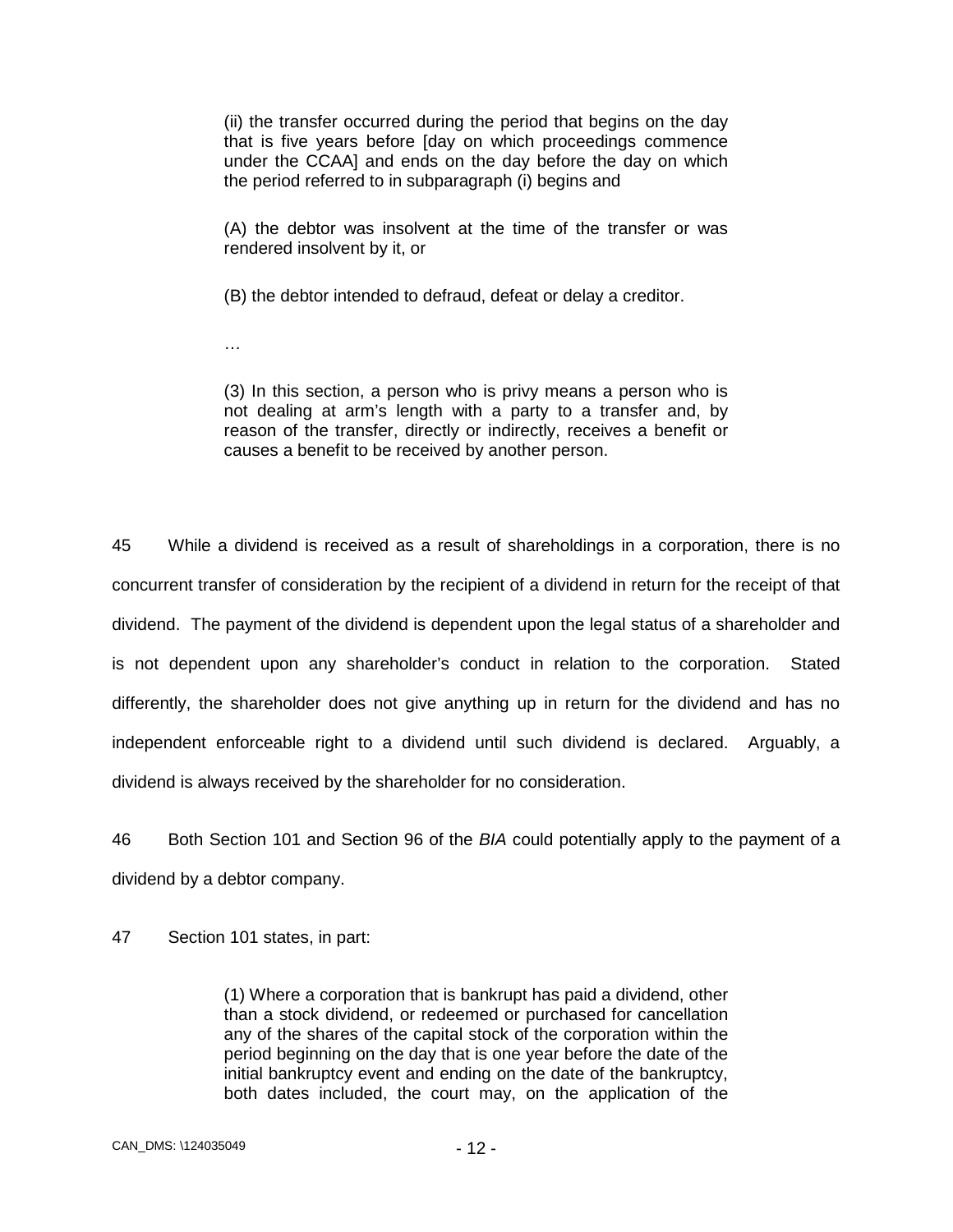trustee, inquire into the transaction to ascertain whether it occurred at a time when the corporation was insolvent or whether it rendered the corporation insolvent.

(2) If a transaction referred to in subsection (1) has occurred, the court may give judgment to the trustee against the directors of the corporation, jointly and severally, or solidarily, in the amount of the dividend or redemption or purchase price, with interest on the amount that has been paid to the corporation if the court finds that:

(a) the transaction occurred at a time when the corporation was insolvent or the transaction rendered the corporation insolvent; and

(b) the directors did not have reasonable grounds to believe that the transaction was occurring at a time when the corporation was not insolvent or the transaction would not render the corporation insolvent.

48 This section specifically addresses the payment of dividends within one year prior to the commencement of a *CCAA* proceeding and defines a narrow set of circumstances in which remedies for improper dividends will clearly be available.

49 Section 96, in contrast to the specific narrow circumstances contemplated by Section 101, provides additional remedies that can apply over a five year lookback period for transactions engaged in with non-arm's length parties while the debtor company was insolvent or had the intent to defeat, delay or defraud creditors. In other words, Section 96 provides a broader set of protections to the estate for a wide variety of transactions, including dividends, provided that the key statutory criteria are met. The Monitor does not believe there is any principled reason why Section 96 should not apply to all transfers at undervalue, including dividends which, by their nature, are gratuitous transfers, provided that the ancillary requirements of that section are met.

50 The Monitor has not identified any case law determining the application of Section 96 of the *BIA* to a dividend. However, the decision of the Quebec Superior Court in *Armoires de*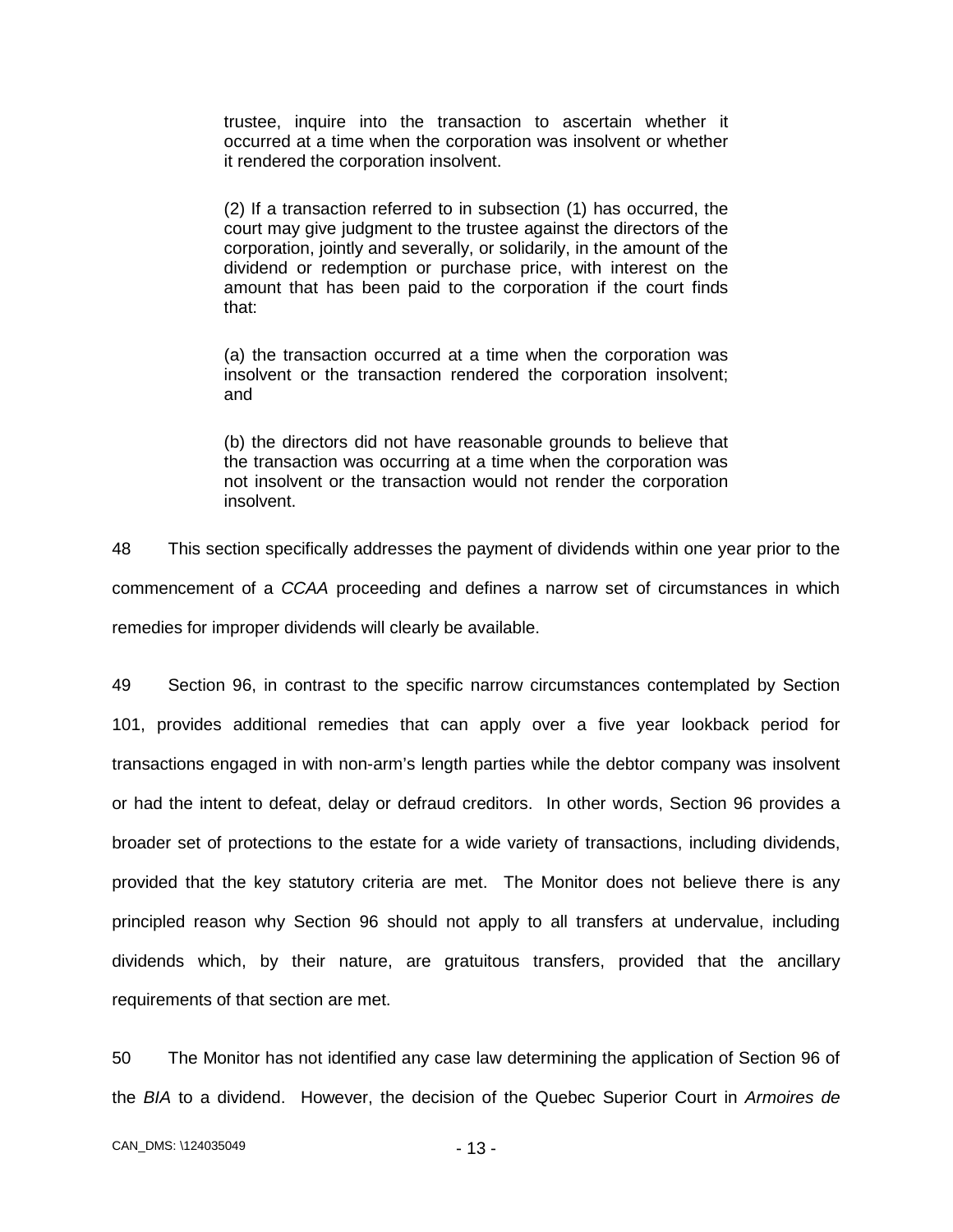*cuisine de Montréal ltée (Re)* supports an interpretation that a dividend payment may be a transfer at undervalue under Section 96 despite the existence of a separate regime for recovering dividends under Section 101 of the *BIA*. In *Armoires de cuisine de Montréal ltée (Re)*, the Court found that a dividend payment was a "reviewable transaction" under a predecessor of Section 96 (then Section 78) despite the co-existence of another section dealing only with the payment of shareholder dividends to related shareholders (then Section 79).

> *Armoires de cuisine de Montréal ltée (Re)*, [1983] J.Q. no 192 [**Armoires de cuisine**] at para 15, Monitor's Authorities, Tab 6.

51 In considering whether a dividend payment can be a "reviewable transaction", the Court stated as follows:

> 16. One might first question whether s. 78 [reviewable transactions] should be considered to have application in the present case. This new section was enacted in 1966 at the same time as s. 79 [shareholder dividends] … It has been said that of these two "reviewable transactions", s. 78 deals with goods and services and s. 79 deals with dividends and redemption of shares. (See the decision of Moisan J. in re Tremblay; Ginras, Robert, Marcoux Ltée v. Beaudry and paradis (1981), 36 CBR(NS) 111).

> 17 But, on the other hand, there are other significant differences between the two sections which support a view that there could be a dual application of them in the present case. Not the least of these is that there is nothing in s. 78 as there is in s. 79 which says that "the disposal of an asset of a company must be made at a time when the company is insolvent or made in such a manner as to contribute to the insolvency before that asset can be recovered by the trustee".

> > *Armoires de cuisine* at paras 16-17, Monitor's Authorities, Tab 6.

52 The court concluded that in the circumstances, there had been "no consideration whatsoever" for the dividend payment and ordered recovery against the shareholder under Section 78 (now Section 96).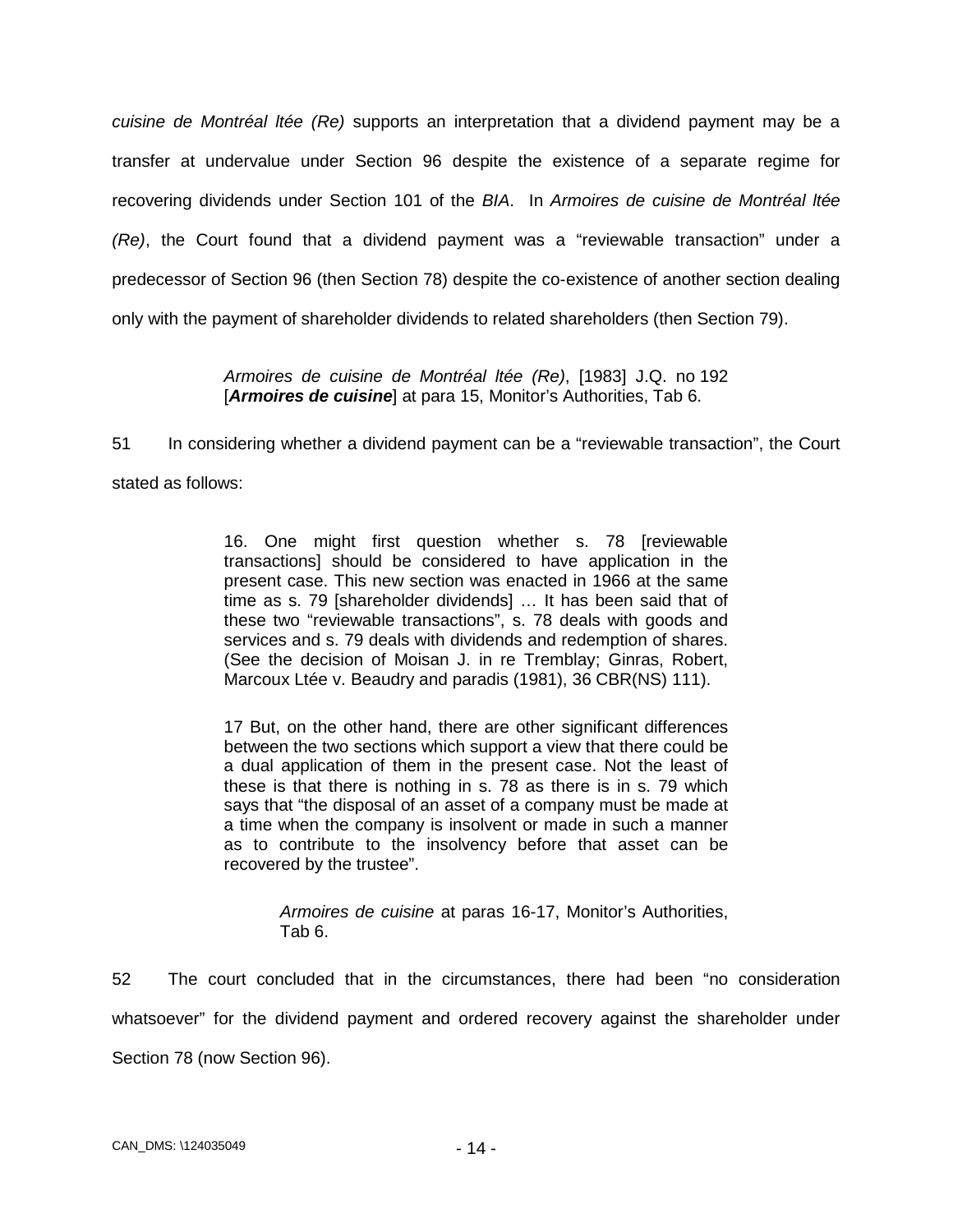#### **ii. Non-arm's Length Dealings**

53 Under Section 4 of the *BIA*, related parties are presumed, in the absence of evidence to the contrary, not to be dealing with each other at arm's length.

54 In the case of parties that were not related to each other at the time of the transaction, it is a question of fact whether they were dealing with each other at arm's length.

55 The recipients of the 2013 dividend would have included Sears Holdings Corporation, as a majority holder of the shares of Sears Canada at the time of the declaration of the 2013 dividend; ESL, as a direct holder of 17% of the shares of Sears Canada at that time; and Lampert, as a holder of 10% of the shares of Sears Canada at that time. As a result of Lampert's apparent control of ESL, and ESL's and Lampert's apparent control of Sears Holdings Corporation, these parties, collectively, held sufficient shares to have majority ownership, as a group, of Sears Canada at the time of the declaration of the 2013 dividend. If it is accepted that these parties operated as a group, they would be related to Sears Canada and presumed (absent evidence to the contrary) to be non-arm's length in connection with the 2013 dividend.

27th Report, at para 36, Monitor's Motion Record, Tab 2, p 21.

56 The appointment of directors and officers of Sears Canada with material links to ESL and Sears Holdings Corporation provides further evidence of the relationships between these parties at the relevant times.

57 The Monitor believes ESL, Lampert and Sears Holdings Corporation, collectively, did not deal at arm's length with Sears Canada at the relevant time based upon the foregoing information.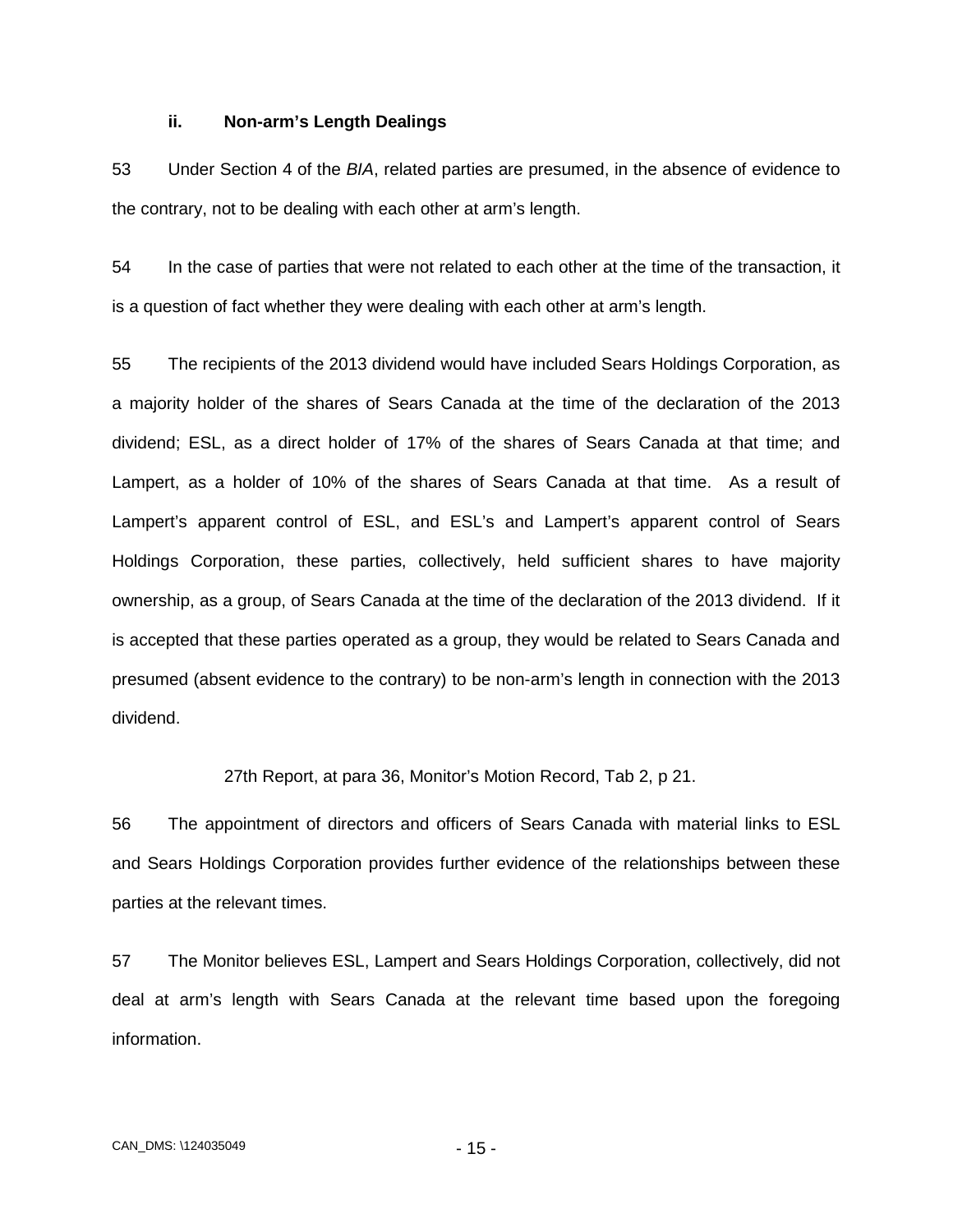#### **iii. Intention to Defraud, Defeat or Delay Creditors**

58 Proof of an intention to defraud, defeat or delay creditors is often satisfied through evidence of certain indicia of fraud, such as: (i) a close relationship; (ii) entry into a risky undertaking; and (iii) unusual haste in completion of the transaction. In the case of *Indcondo Building Corp. v. Sloan*, the Ontario Superior Court of Justice determined that the analysis should involve examining all of the surrounding circumstances, including the 'critical issue' of whether the debtor knew or ought to have known that it was in serious financial jeopardy and the payment would have a 'material adverse impact' on the debtor's ability to pay its creditors.

> *Indcondo Building Corp. v. Sloan*, [2014] ONSC 4018 (Ont. S.C.J.) at paras 52, 85 and 136, Monitor's Authorities, Tab 7.

59 The Monitor believes that available evidence shows a reasonable basis to conclude that the 2013 dividend was at least in part a non-arm's length transaction that materially increased the financial risks faced by Sears Canada and was undertaken with unusual haste and with only unusually limited consideration at a board meeting in November 2013. The Monitor has further concluded on a preliminary basis that Sears Canada ought to have known, based upon the trends in its financial performance and a reasonable forecast of that performance as well as its decision to close key retail locations, that it was in serious financial jeopardy and that the 2013 dividend would have a material adverse impact on its ability to pay creditors. In fact, such concerns were specifically raised by certain key creditor groups at the time of the 2013 dividend.

#### **iv. Parties Privy To The Transaction**

60 Section 96(1) of the *BIA* provides that recovery may be sought against a "party to the transfer or any other person who is privy to the transfer".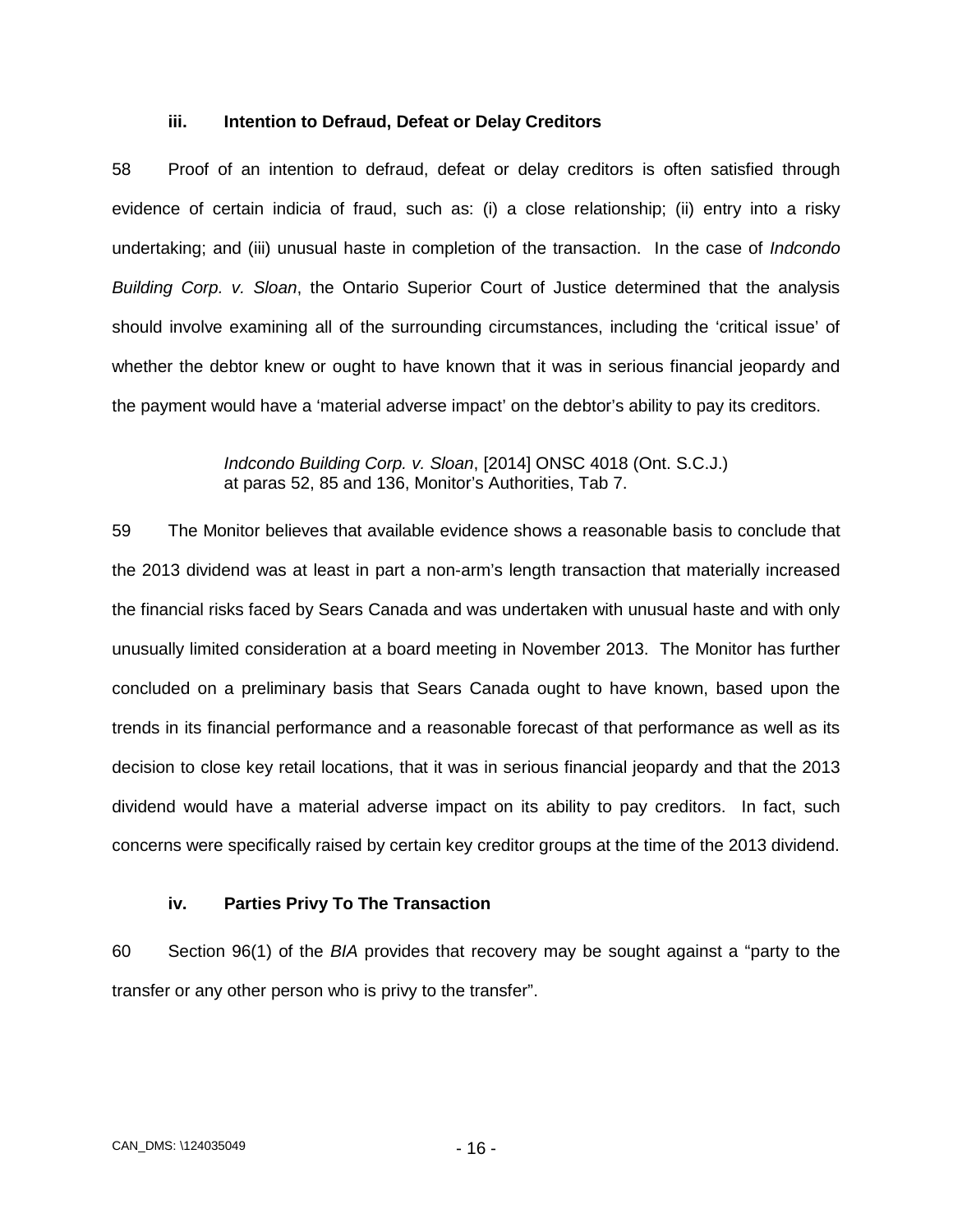61 Section 96(3) of the *BIA* defines a "privy" as "a person who is not dealing at arm's length with a party to a transfer and, by reason of the transfer, directly or indirectly, receives a benefit or causes a benefit to be received by another person".

62 William Crowley and William Harker both acted as former officers of ESL Investments Inc. and Sears Holdings Corporation and were directors of Sears Canada at the time of approval of the 2013 dividend.

63 The Monitor has reason to believe these parties were not dealing at arm's length with ESL, Lampert and Sears Holdings Corporation and that these parties played an active role in causing the 2013 dividend to be paid. If the evidence shows that such a claim is valid, both William Crowley and William Harker would have liability under Section 96 of the BIA in connection with the 2013 dividend.

> 27th Report, at para 40 and 75, Monitor's Motion Record, Tab 2, pp 22 and 32.

#### **v. Conclusion**

64 The foregoing analysis does not represent the Monitor's final definitive legal analysis of the 2013 Dividend Claim. The analysis will necessarily evolve as additional evidence is considered. However, the Monitor has undertaken a thorough and considered preliminary review of the proposed claim and has a reasonable basis to conclude that the claim may result in recoveries to creditors. In the Monitor's view, this analysis, together with the above summary of the cost and benefit of the claim for creditors, strongly supports proceeding with this claim.

65 Any creditor who does not agree with the Monitor's position on the 2013 Dividend Claim has the right to opt not to participate in the recoveries or costs of that claim and such creditor's position will be fully protected.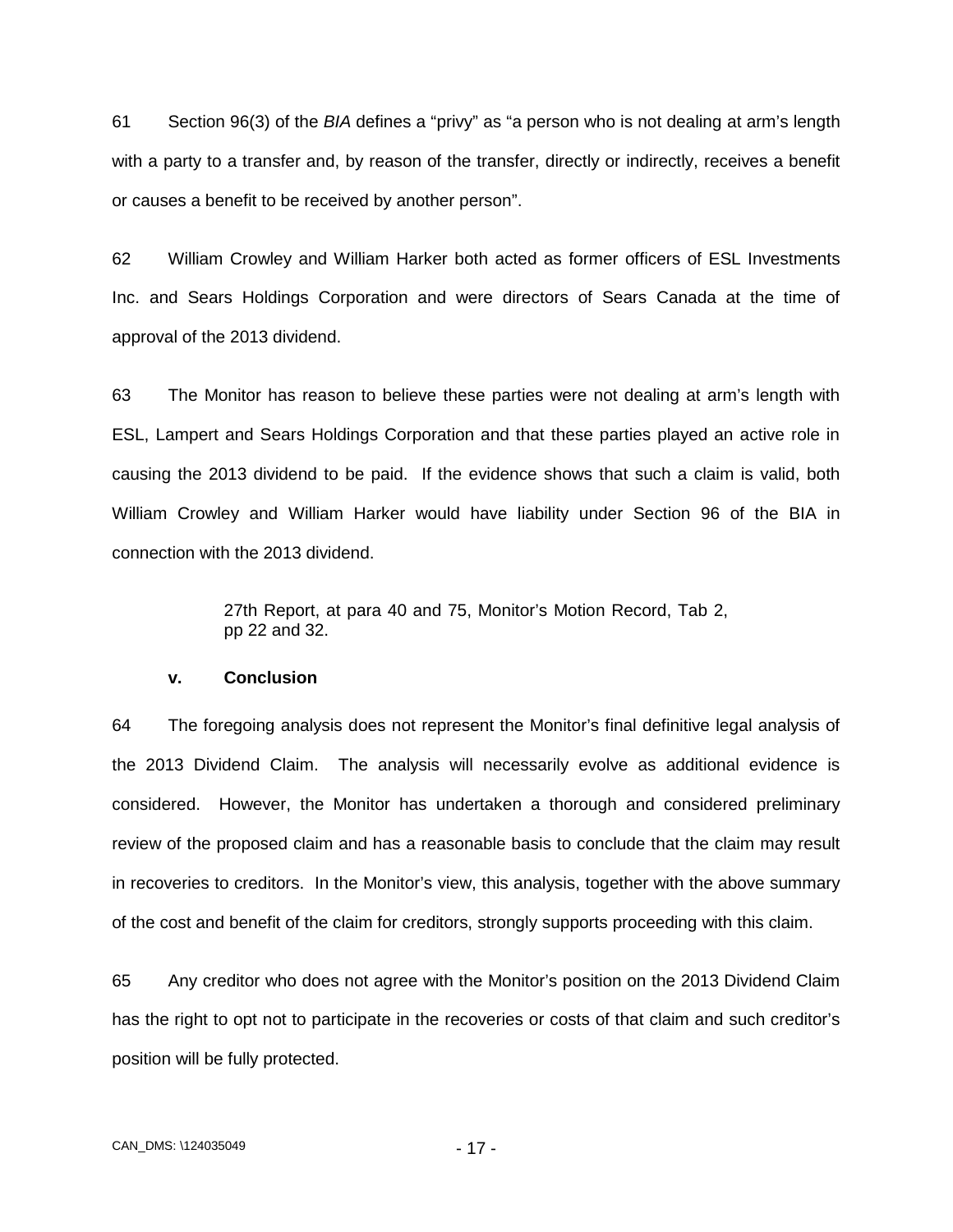## <span id="page-20-0"></span>**D. The Stay Of Proceedings Should Be Lifted To Permit The Monitor's Claim To Proceed**

66 The Initial Order granted in these proceedings provided for a stay of proceedings in favour of former, current and future directors and officers of Sears Canada with respect to any claim against such parties that arose before the date of the Initial Order and that relates to obligations of Sears Canada whereby the directors or officers are alleged under any law to be liable in their capacities as directors or officers for the payment or performance of such obligations.

67 The Monitor submits that the stay of proceedings in the Initial Order was not intended to cover the 2013 Dividend Claim. The 2013 Dividend Claim, as advanced against Mr. Harker and Mr. Crowley, is a claim that is based upon their action in causing the 2013 dividend to be paid. The payment of the 2013 dividend, and any liability that Mr. Harker and Mr. Crowley may have for that payment, does not derive from any obligation of Sears Canada. The 2013 dividend is an amount that should be returned to Sears Canada, it is not an amount that Sears Canada is liable for.

68 If the stay of proceedings in favour of Mr. Harker and Mr. Crowley does apply to the 2013 Dividend Claim, the Monitor submits this is an appropriate case to lift the stay of proceedings to allow the 2013 Dividend Claim to proceed.

69 It is necessary when considering whether to lift the stay to weigh the interests of the Applicants against the interest of those who will be affected by the stay. The Applicants in these proceedings would not be prejudiced in any material way by the lifting of the stay of proceedings to allow the Monitor's claims to proceed.

> *Nortel Networks Corp. (Re),* [2009] O.J. No. 3425 (Ont. S.C.J.) at para 36, Monitor's Authorities, Tab 8.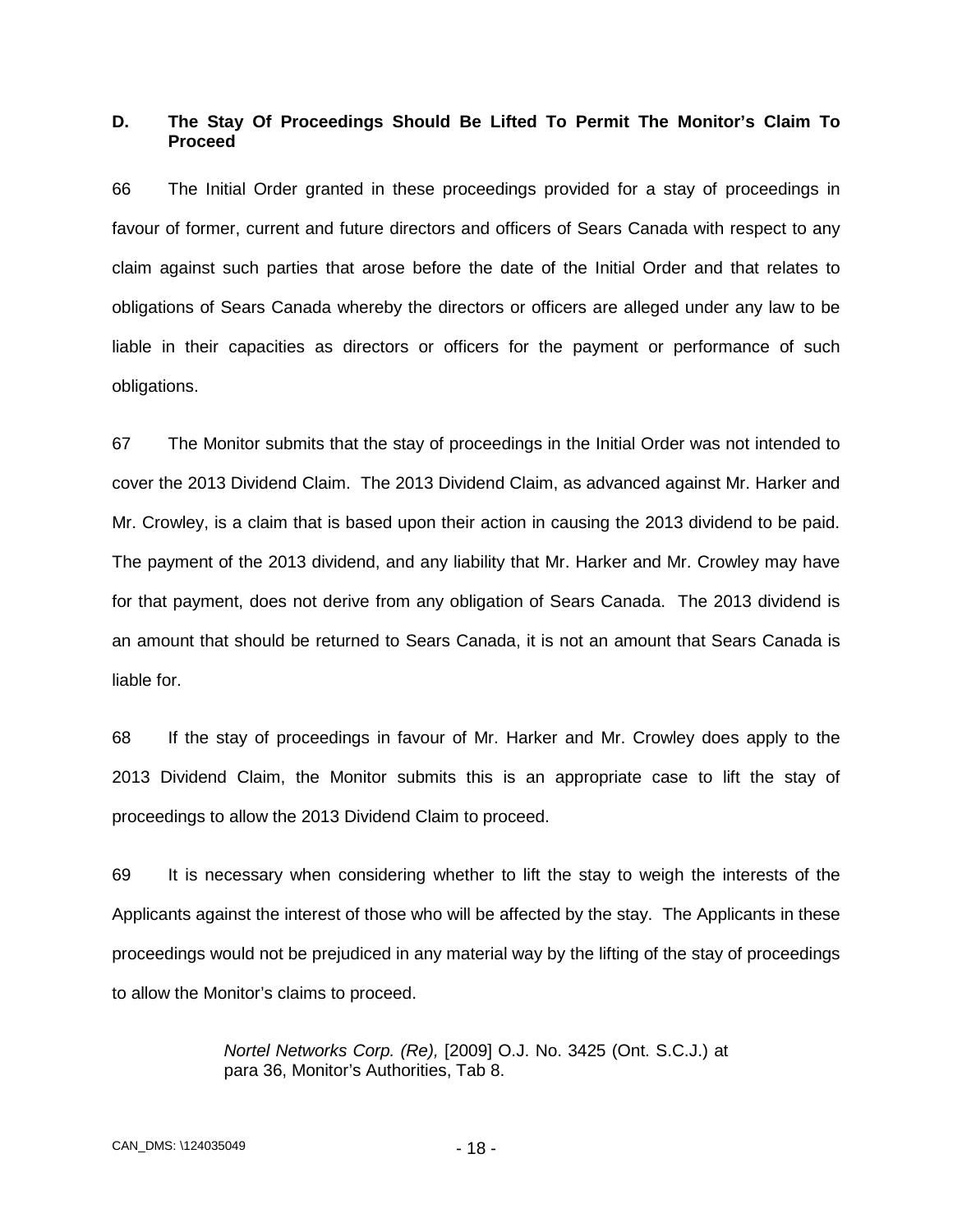70 The Monitor submits that the fact that the former directors themselves may be prejudiced by the lifting of the stay is not a relevant factor unless the prejudice to the former directors results in some concurrent prejudice to the Applicants and to the restructuring. A request to lift a stay in favour of directors may be viewed differently earlier in a proceeding, where a debtor company and its directors and officers are focused upon the restructuring of the company and must be permitted to do so free from the distractions of litigation. However, where a request to lift a stay of proceedings is brought late in a case and affects parties with no active role in the case, and where substantially all assets have been liquidated, a court should be more receptive to lifting the stay of proceedings to permit the Monitor to pursue claims against former directors.

> *Puratone Corp. (Re)* [2013] M.J. No. 247 (Man. Q.B.) at para. 15, Monitor's Authorities, Tab 9.

71 The parties who would benefit from the litigation would be significantly prejudiced by the continued application of the stay as they would not be permitted to pursue their claims (including any recoveries from directors and officers insurance that may be depleting).

72 It is in the interests of justice that the Monitor's claim be fully pursued for the benefit of all creditors. Finally, as noted above, on a preliminary basis, the proposed claims appear to have merit.

> *Timminco Ltd. (Re)*, 2012 ONSC 2515 at para 17, Monitor's Authorities, Tab 10.

> *Canwest Global Communications Corp. (Re)*, [2009] O.J. No. 5379 at para 33, Monitor's Authorities, Tab 11.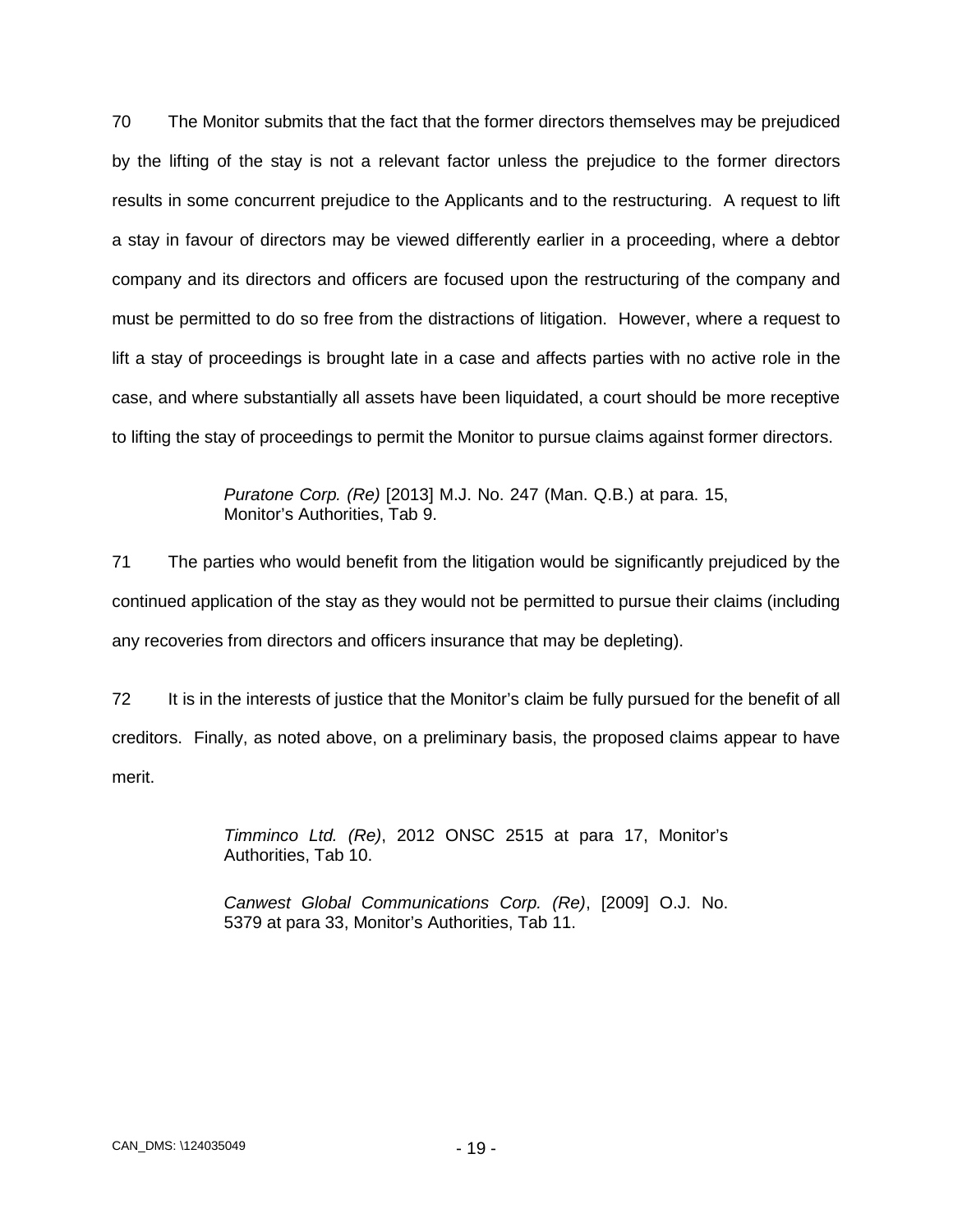# **PART V - ORDER REQUESTED**

73 For the foregoing reasons, the Monitor submits that it is appropriate for the Court to authorize the 2013 Dividend Claim to proceed on the terms proposed by the Monitor.

ALL OF WHICH IS RESPECTFULLY SUBMITTED this 20<sup>th</sup> day of November, 2018.

**dam~~bli PoSc,..- -+-LA kr`** *iitaVdr-e-*

**Norton Rose Fulbright Canada** LLP

Lawyer for the FTI Consulting Canada Inc., as Court-appointed Monitor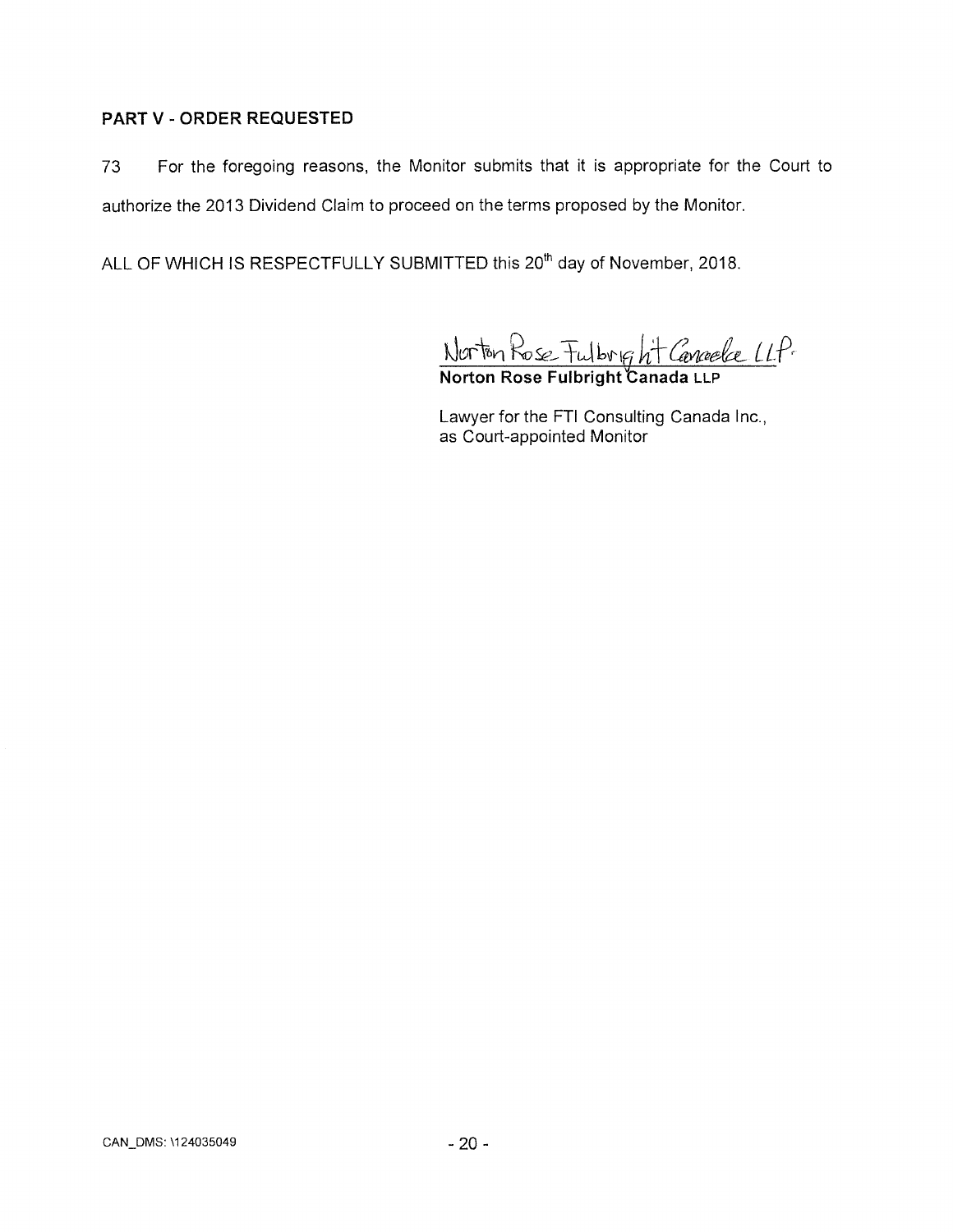## **SCHEDULE "A" LIST OF AUTHORITIES**

- <span id="page-23-0"></span>1. *Verdellen v. Monaghan Mushrooms Ltd.,* [2011] ONSC 5820 (Ont. S.C.J.)
- 2. *Cash Store Financial Services (Re),* [2014] ONSC 4326 (Ont. S.C.J.)
- 3. *Tucker v. Aero Inventory (UK) Limited,* [2011] ONSC 4223 (Ont. S.C.J.)
- 4. *Century Services Inc. v. Canada (Attorney General),* [2010], 3 S.C.R. 379
- 5. *Ernst & Young Inc v Essar Global Fund Limited,* 2017 ONCA 1014
- 6. *Armoires de cuisine de Montréal ltée (Re),* [1983] J.Q. no 192
- 7. *Indcondo Building Corp. v. Sloan,* [2014] ONSC 4018 (Ont. S.C.J.)
- 8. *Nortel Networks Corp. (Re),* [2009] O.J. No. 3425 (Ont. S.C.J.)
- 9. *Puratone Corp. (Re),* [2013] M.J. No. 247 (Man. Q.B.)
- 10. *Timminco Ltd. (Re),* 2012 ONSC 2515
- 11. *Canwest Global Communications Corp. (Re),* [2009] O.J. No. 5379

## *Secondary Sources*

12. Office of the Superintendent of Bankruptcy. "Bill C-12: Clause by Clause Analysis-Clause No. 78, s. 36.1 of the CCAA", (24 March 2015), online: SME research and statistics <https://www.ic.gc.ca/eic/site/bsf-osb.nsf/eng/br01986.html#a86>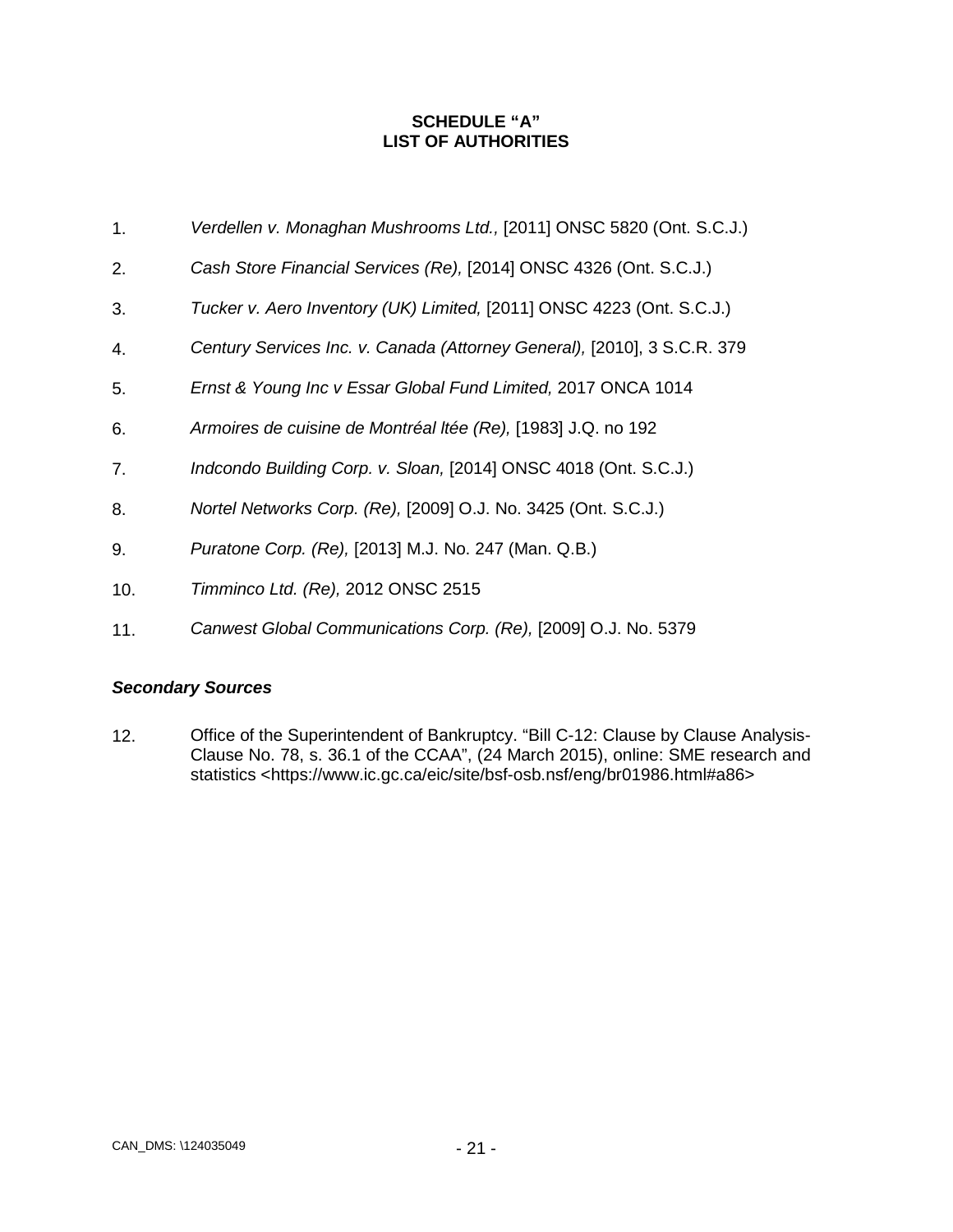## **SCHEDULE "B" RELEVANT STATUTES**

# <span id="page-24-0"></span>**1. Section 36.1,** *Companies' Creditors Arrangement Act***, R.S.C., 1985, c. C-36**

#### **Preferences and Transfers at Undervalue**

### **Application of sections 38 and 95 to 101 of the** *[Bankruptcy and Insolvency Act](https://laws-lois.justice.gc.ca/eng/acts/B-3)*

**36.1 (1)** Sections 38 and 95 to 101 of the *[Bankruptcy and Insolvency Act](https://laws-lois.justice.gc.ca/eng/acts/B-3)* apply, with any modifications that the circumstances require, in respect of a compromise or arrangement unless the compromise or arrangement provides otherwise.

#### **Interpretation**

**(2)** For the purposes of subsection (1), a reference in sections 38 and 95 to 101 of the *[Bankruptcy and](https://laws-lois.justice.gc.ca/eng/acts/B-3)  [Insolvency Act](https://laws-lois.justice.gc.ca/eng/acts/B-3)*

**(a)** to "date of the bankruptcy" is to be read as a reference to "day on which proceedings commence under this Act";

**(b)** to "trustee" is to be read as a reference to "monitor"; and

**(c)** to "bankrupt", "insolvent person" or "debtor" is to be read as a reference to "debtor company".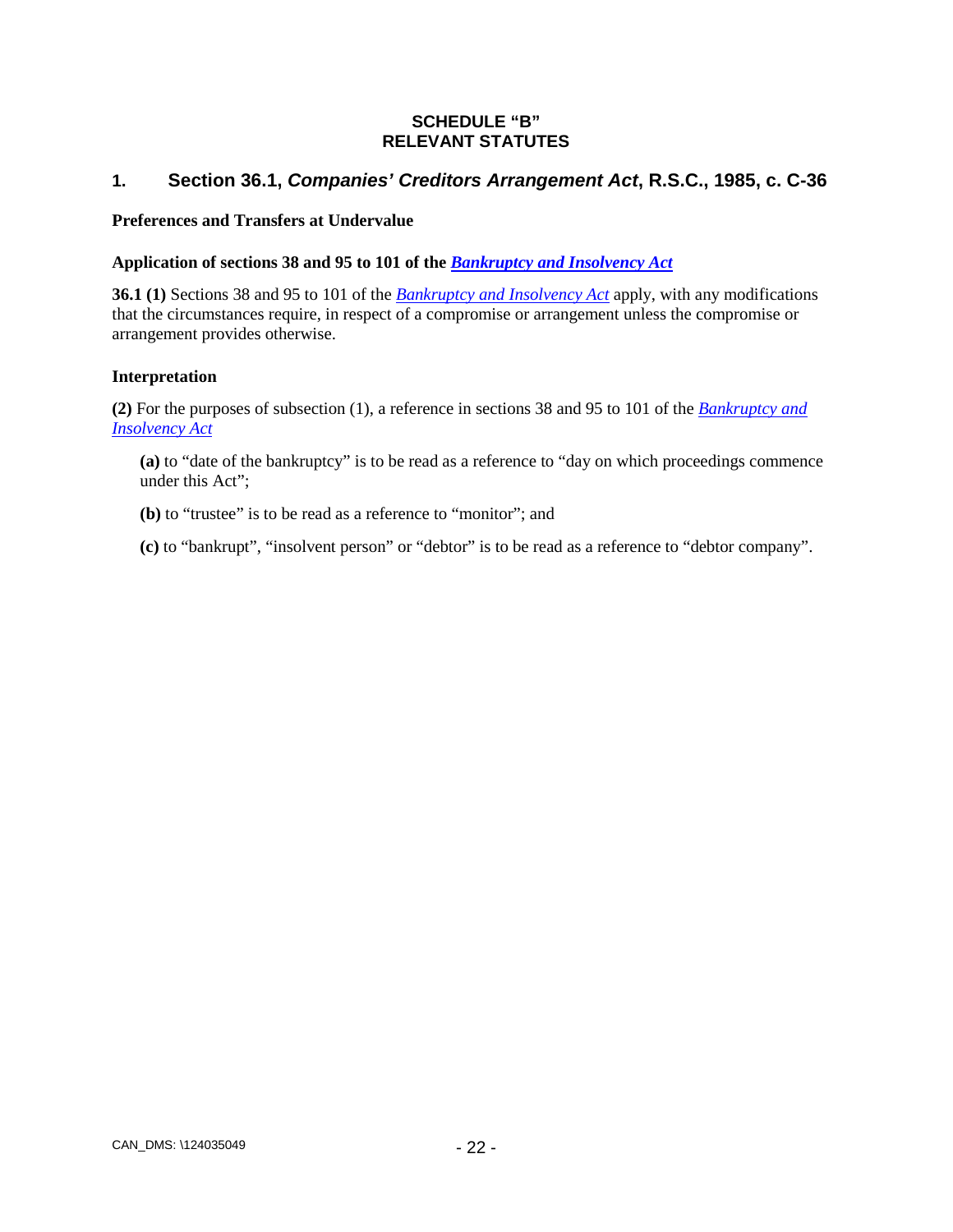# **2. Sections 2, 96 and 101,** *Bankruptcy and Insolvency Act***, R.S.C., 1985, c. B-3**

**2** In this Act,

[...]

*transfer at undervalue* means a disposition of property or provision of services for which no consideration is received by the debtor or for which the consideration received by the debtor is conspicuously less than the fair market value of the consideration given by the debtor; (*opération sous-évaluée*)

[...]

## **Definitions**

**4 (1)** In this section,

### **Definition of** *related persons*

**(2)** For the purposes of this Act, persons are related to each other and are *related persons* if they are

**(a)** individuals connected by blood relationship, marriage, common-law partnership or adoption;

**(b)** an entity and

**(i)** a person who controls the entity, if it is controlled by one person,

**(ii)** a person who is a member of a related group that controls the entity, or

**(iii)** any person connected in the manner set out in paragraph (a) to a person described in subparagraph (i) or (ii); or

**(c)** two entities

**(i)** both controlled by the same person or group of persons,

**(ii)** each of which is controlled by one person and the person who controls one of the entities is related to the person who controls the other entity,

**(iii)** one of which is controlled by one person and that person is related to any member of a related group that controls the other entity,

**(iv)** one of which is controlled by one person and that person is related to each member of an unrelated group that controls the other entity,

**(v)** one of which is controlled by a related group a member of which is related to each member of an unrelated group that controls the other entity, or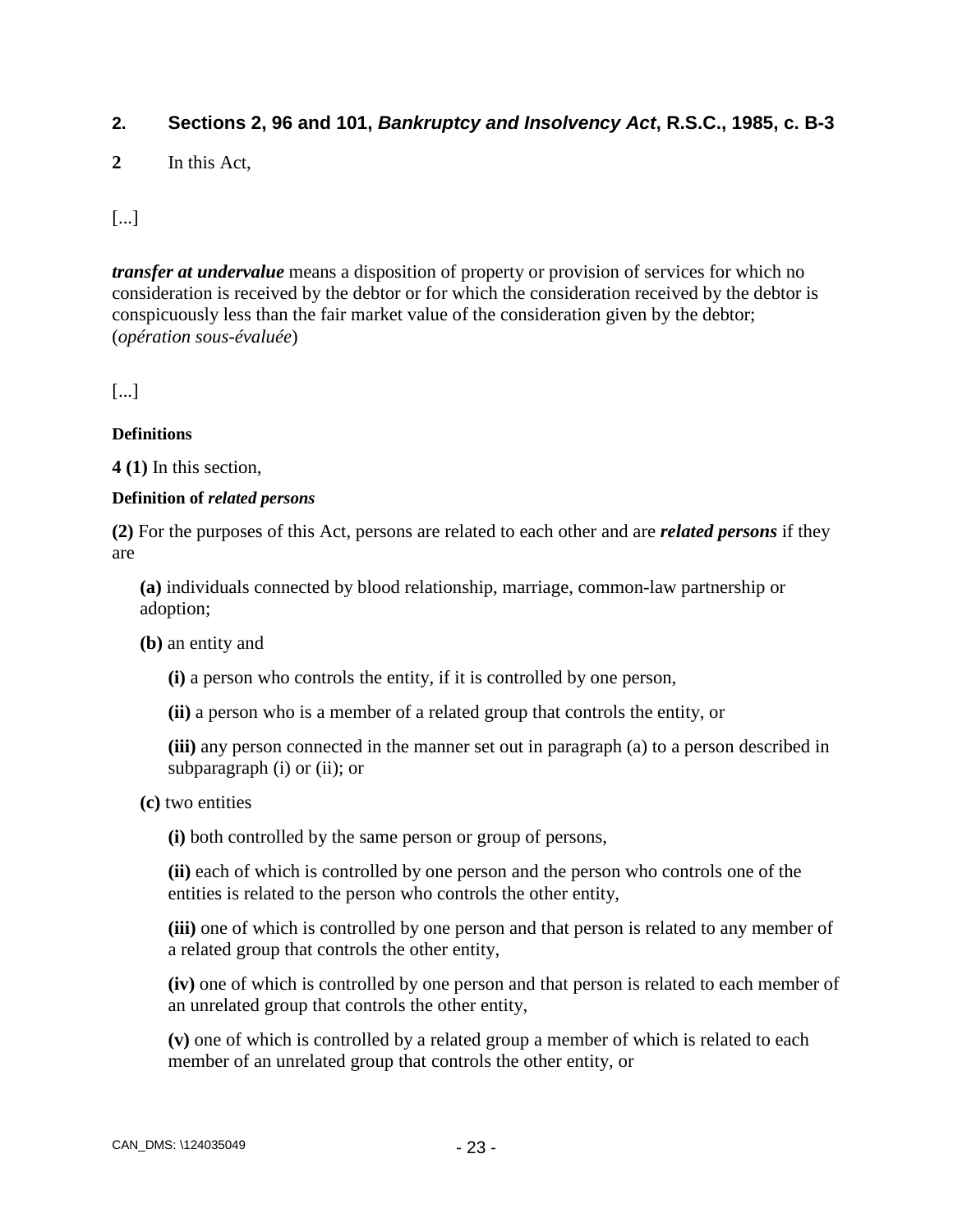**(vi)** one of which is controlled by an unrelated group each member of which is related to at least one member of an unrelated group that controls the other entity.

# **Relationships**

**(3)** For the purposes of this section,

**(a)** if two entities are related to the same entity within the meaning of subsection (2), they are deemed to be related to each other;

**(b)** if a related group is in a position to control an entity, it is deemed to be a related group that controls the entity whether or not it is part of a larger group by whom the entity is in fact controlled;

**(c)** a person who has a right under a contract, in equity or otherwise, either immediately or in the future and either absolutely or contingently, to, or to acquire, ownership interests, however designated, in an entity, or to control the voting rights in an entity, is, except when the contract provides that the right is not exercisable until the death of an individual designated in the contract, deemed to have the same position in relation to the control of the entity as if the person owned the ownership interests;

**(d)** if a person has ownership interests in two or more entities, the person is, as holder of any ownership interest in one of the entities, deemed to be related to himself or herself as holder of any ownership interest in each of the other entities;

**(e)** persons are connected by blood relationship if one is the child or other descendant of the other or one is the brother or sister of the other;

**(f)** persons are connected by marriage if one is married to the other or to a person who is connected by blood relationship or adoption to the other;

**(f.1)** persons are connected by common-law partnership if one is in a common-law partnership with the other or with a person who is connected by blood relationship or adoption to the other; and

**(g)** persons are connected by adoption if one has been adopted, either legally or in fact, as the child of the other or as the child of a person who is connected by blood relationship, otherwise than as a brother or sister, to the other.

# **Question of fact**

**(4)** It is a question of fact whether persons not related to one another were at a particular time dealing with each other at arm's length.

## **Presumptions**

**(5)** Persons who are related to each other are deemed not to deal with each other at arm's length while so related. For the purpose of paragraph  $95(1)(b)$  or  $96(1)(b)$ , the persons are, in the absence of evidence to the contrary, deemed not to deal with each other at arm's length.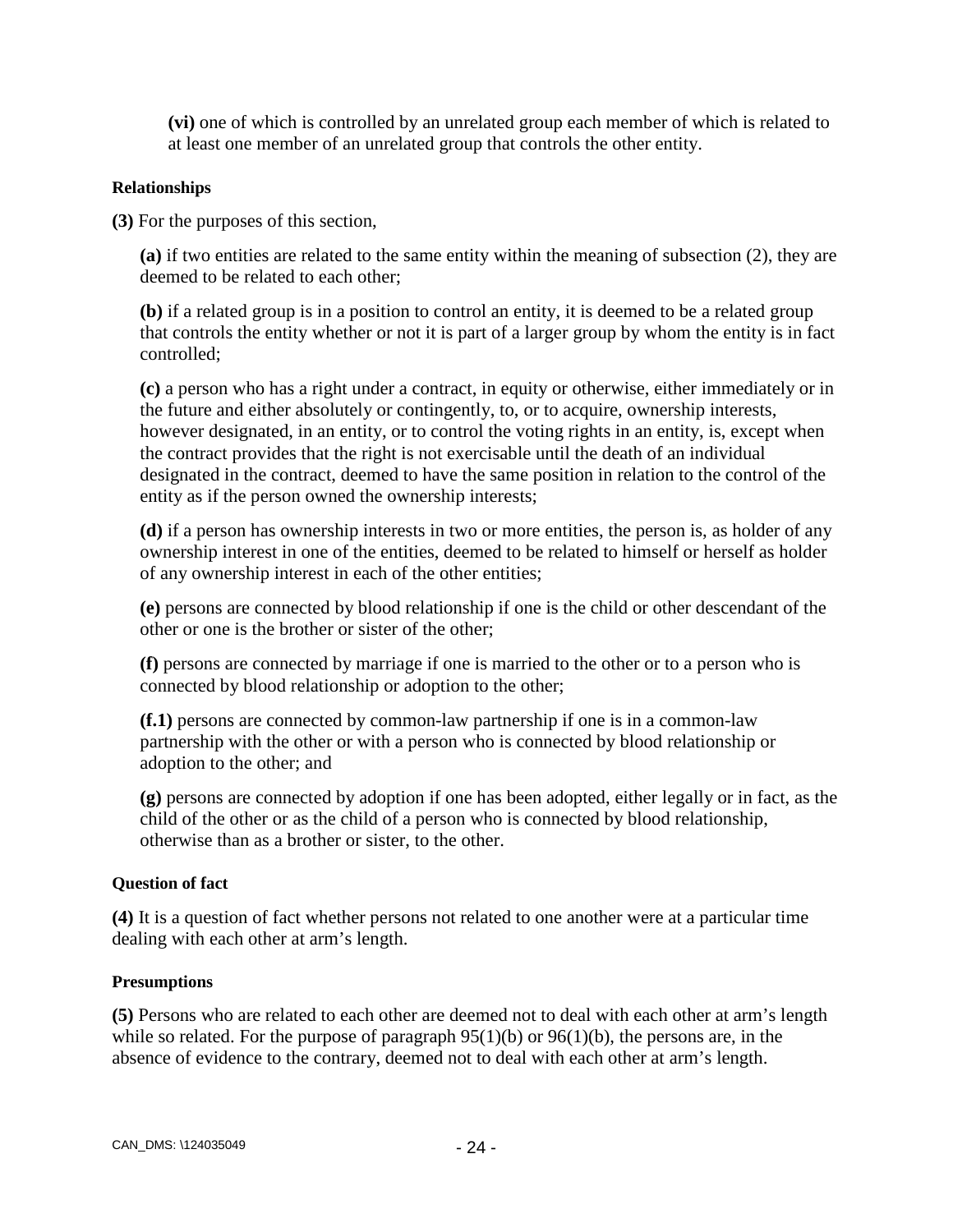### **Transfer at undervalue**

**96 (1)** On application by the trustee, a court may declare that a transfer at undervalue is void as against, or, in Quebec, may not be set up against, the trustee — or order that a party to the transfer or any other person who is privy to the transfer, or all of those persons, pay to the estate the difference between the value of the consideration received by the debtor and the value of the consideration given by the debtor — if

**(a)** the party was dealing at arm's length with the debtor and

**(i)** the transfer occurred during the period that begins on the day that is one year before the date of the initial bankruptcy event and that ends on the date of the bankruptcy,

**(ii)** the debtor was insolvent at the time of the transfer or was rendered insolvent by it, and

**(iii)** the debtor intended to defraud, defeat or delay a creditor; or

**(b)** the party was not dealing at arm's length with the debtor and

**(i)** the transfer occurred during the period that begins on the day that is one year before the date of the initial bankruptcy event and ends on the date of the bankruptcy, or

**(ii)** the transfer occurred during the period that begins on the day that is five years before the date of the initial bankruptcy event and ends on the day before the day on which the period referred to in subparagraph (i) begins and

**(A)** the debtor was insolvent at the time of the transfer or was rendered insolvent by it, or

**(B)** the debtor intended to defraud, defeat or delay a creditor.

## **Establishing values**

**(2)** In making the application referred to in this section, the trustee shall state what, in the trustee's opinion, was the fair market value of the property or services and what, in the trustee's opinion, was the value of the actual consideration given or received by the debtor, and the values on which the court makes any finding under this section are, in the absence of evidence to the contrary, the values stated by the trustee.

## **Meaning of** *person who is privy*

**(3)** In this section, a *person who is privy* means a person who is not dealing at arm's length with a party to a transfer and, by reason of the transfer, directly or indirectly, receives a benefit or causes a benefit to be received by another person.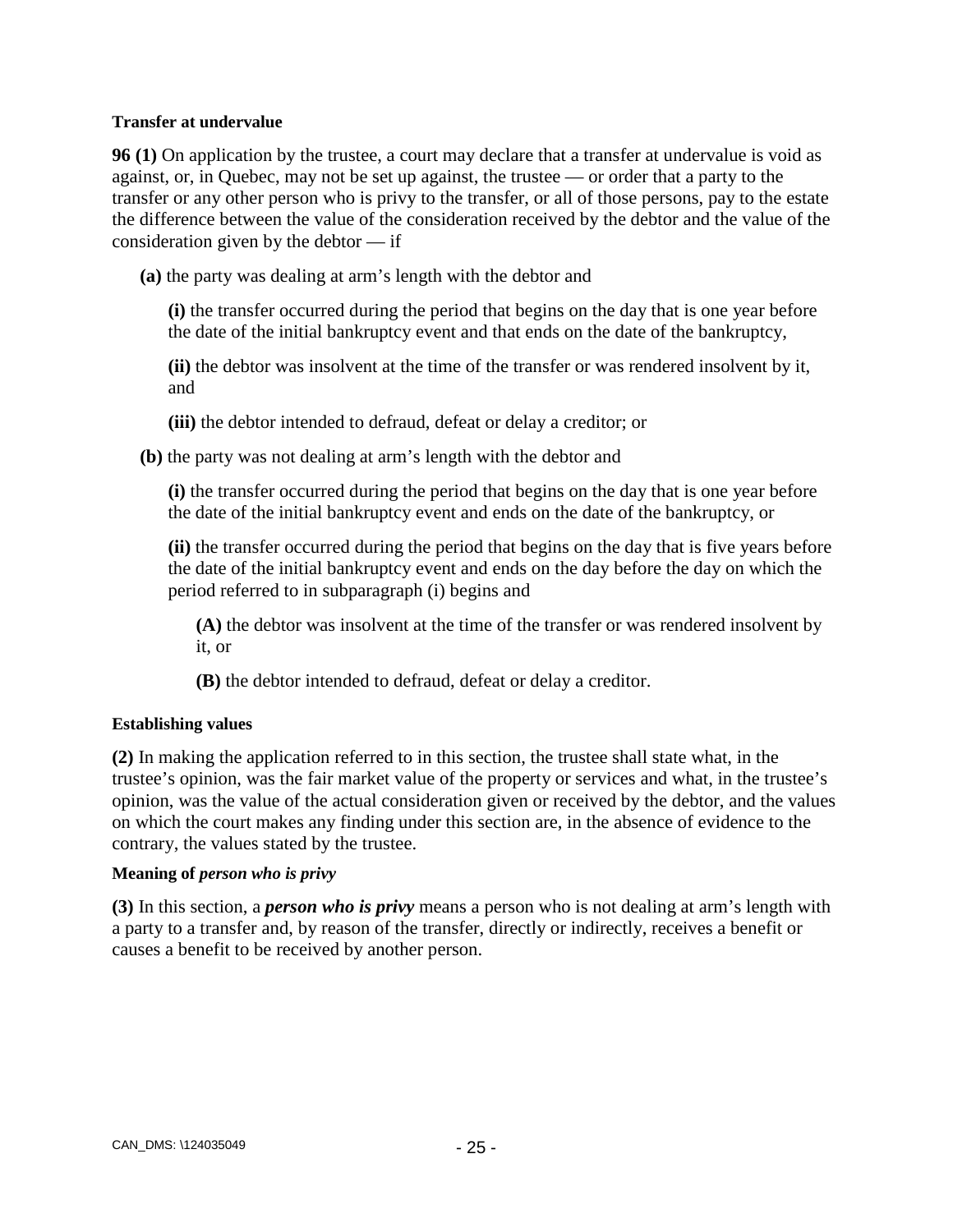#### **Inquiry into dividends and redemptions of shares**

**101 (1)** Where a corporation that is bankrupt has paid a dividend, other than a stock dividend, or redeemed or purchased for cancellation any of the shares of the capital stock of the corporation within the period beginning on the day that is one year before the date of the initial bankruptcy event and ending on the date of the bankruptcy, both dates included, the court may, on the application of the trustee, inquire into the transaction to ascertain whether it occurred at a time when the corporation was insolvent or whether it rendered the corporation insolvent.

### **Judgment against directors**

**(2)** If a transaction referred to in subsection (1) has occurred, the court may give judgment to the trustee against the directors of the corporation, jointly and severally, or solidarily, in the amount of the dividend or redemption or purchase price, with interest on the amount, that has not been paid to the corporation if the court finds that

**(a)** the transaction occurred at a time when the corporation was insolvent or the transaction rendered the corporation insolvent; and

**(b)** the directors did not have reasonable grounds to believe that the transaction was occurring at a time when the corporation was not insolvent or the transaction would not render the corporation insolvent.

### **Criteria**

**(2.1)** In making a determination under paragraph (2)(b), the court shall consider whether the directors acted as prudent and diligent persons would have acted in the same circumstances and whether the directors in good faith relied on

**(a)** financial or other statements of the corporation represented to them by officers of the corporation or the auditor of the corporation, as the case may be, or by written reports of the auditor to fairly reflect the financial condition of the corporation; or

**(b)** a report relating to the corporation's affairs prepared pursuant to a contract with the corporation by a lawyer, notary, accountant, engineer, appraiser or other person whose profession gave credibility to the statements made in the report.

## **Judgment against shareholders**

**(2.2)** Where a transaction referred to in subsection (1) has occurred and the court makes a finding referred to in paragraph (2)(a), the court may give judgment to the trustee against a shareholder who is related to one or more directors or to the corporation or who is a director not liable by reason of paragraph (2)(b) or subsection (3), in the amount of the dividend or redemption or purchase price referred to in subsection (1) and the interest thereon, that was received by the shareholder and not repaid to the corporation.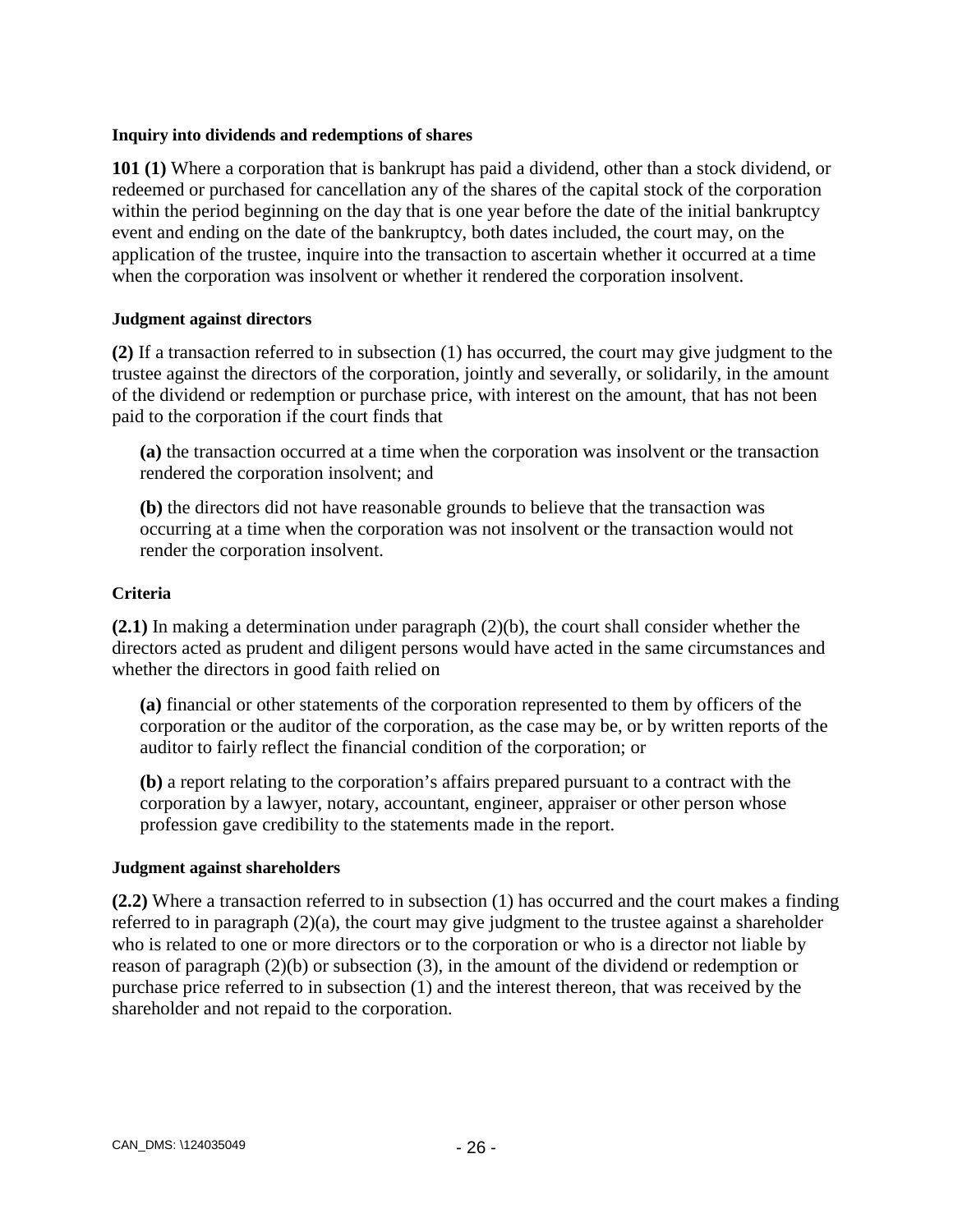### **Directors exonerated by law**

**(3)** A judgment pursuant to subsection (2) shall not be entered against or be binding on a director who had, in accordance with any applicable law governing the operation of the corporation, protested against the payment of the dividend or the redemption or purchase for cancellation of the shares of the capital stock of the corporation and had thereby exonerated himself or herself under that law from any liability therefor.

### **Directors' right to recover**

**(4)** Nothing in this section shall be construed to affect any right, under any applicable law governing the operation of the corporation, of the directors to recover from a shareholder the whole or any part of any dividend, or any redemption or purchase price, made or paid to the shareholder when the corporation was insolvent or that rendered the corporation insolvent.

### **Onus of proof — directors**

**(5)** For the purposes of subsection (2), the onus of proving

**(a)** that the corporation was not insolvent at the time the transaction occurred and that the transaction did not render the corporation insolvent, or

**(b)** that the directors had reasonable grounds to believe that the transaction was occurring at a time when the corporation was not insolvent or that the transaction would not render the corporation insolvent lies on the directors.

#### **Onus of proof — shareholder**

**(6)** For the purposes of subsection (2.2), the onus of proving that the corporation was not insolvent at the time the transaction occurred and that the transaction did not render the corporation insolvent lies on the shareholder.